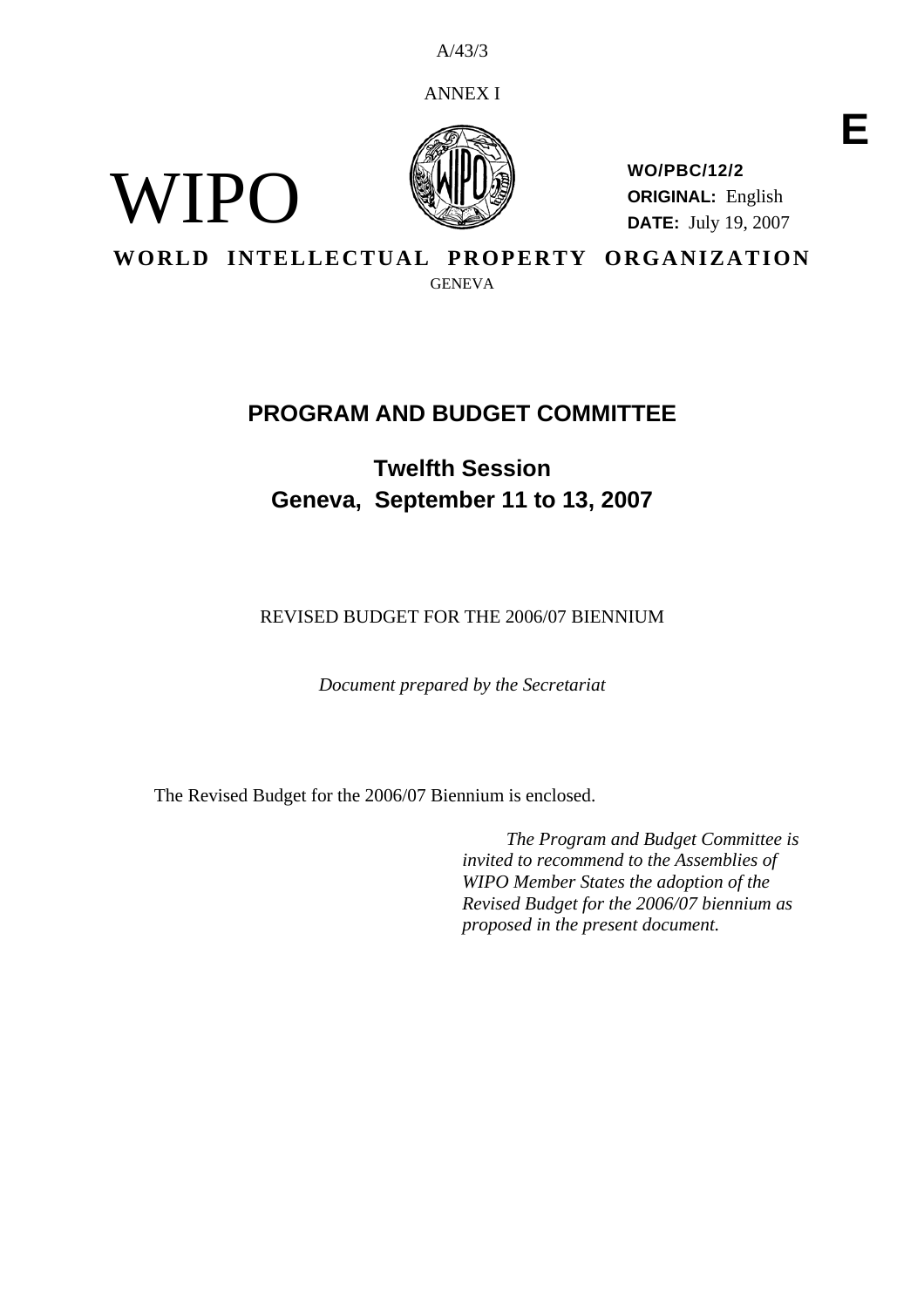**REVISED BUDGET FOR THE 2006/07 BIENNIUM**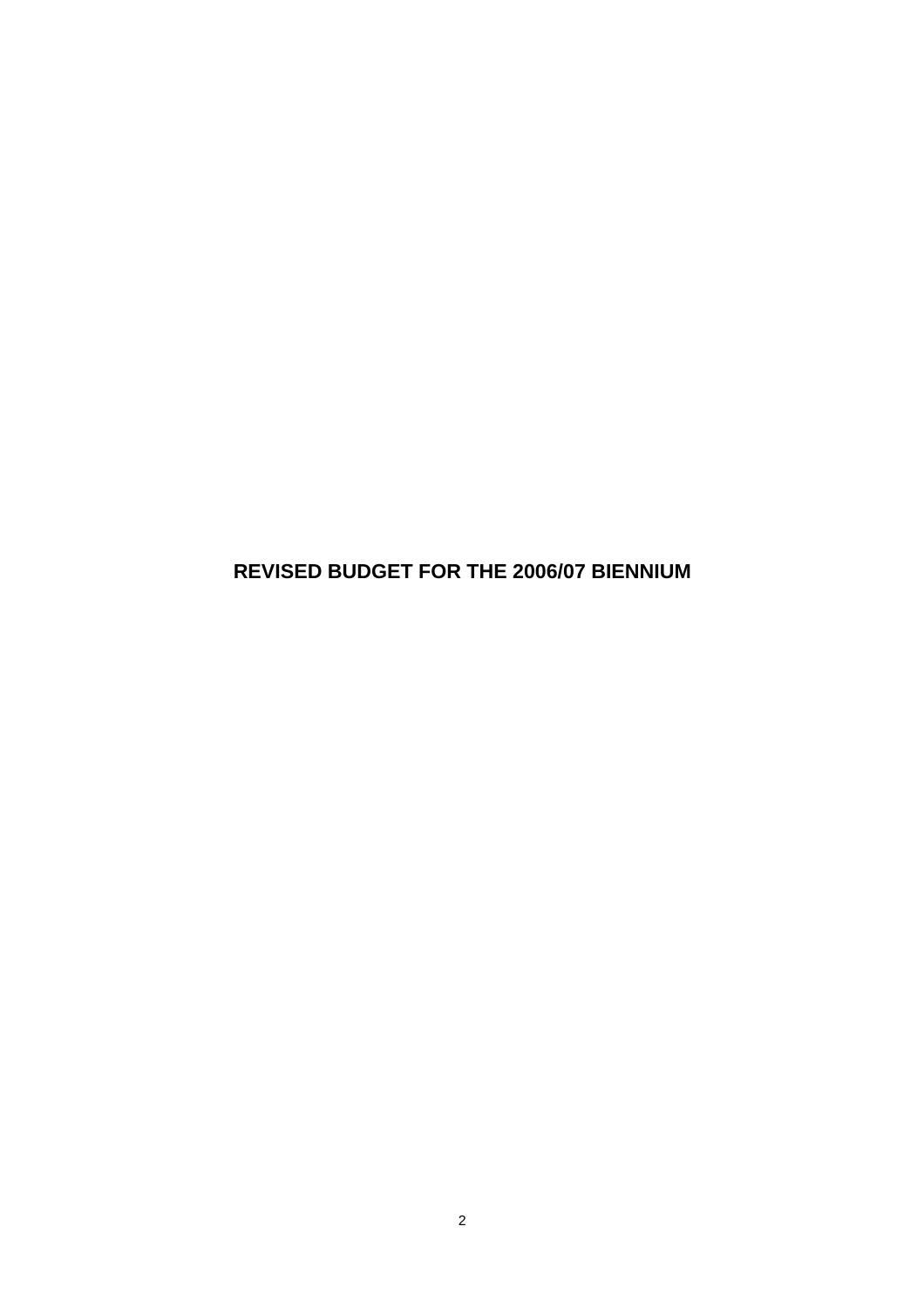# **TABLE OF CONTENTS**

|                                                                                                                                                                                                                                                                                                                                                  | Page                                          |
|--------------------------------------------------------------------------------------------------------------------------------------------------------------------------------------------------------------------------------------------------------------------------------------------------------------------------------------------------|-----------------------------------------------|
| <b>Executive Summary</b>                                                                                                                                                                                                                                                                                                                         | $4 - 15$                                      |
| I. Introduction                                                                                                                                                                                                                                                                                                                                  | 6                                             |
| II. Revised Estimates for Income                                                                                                                                                                                                                                                                                                                 | $6 - 7$                                       |
| III. Revised Estimates for Expenditure<br>Personnel Expenditure<br><b>Flexibility Clause Adjustments</b><br>Financial Liabilities for Separation from Service and After-Service<br>Health Insurance (ASHI)<br>Realignment of the Personnel Benefits of Short-Term Employees<br><b>Other Adjustments</b><br>Non-Personnel Expenditure             | $7 - 11$<br>7<br>8<br>9<br>9<br>10<br>11      |
| <b>IV.</b> Post Variation                                                                                                                                                                                                                                                                                                                        | 11                                            |
| V. Program Variation                                                                                                                                                                                                                                                                                                                             | $11 - 15$                                     |
| VI. Revised Financial Overview for 2006/07                                                                                                                                                                                                                                                                                                       | 15                                            |
| Annexes<br>2006/07 Revised Budget, by Objects of Expenditure<br>L.<br>II. 2006/07 Revised Budget and Number of Posts by Program<br>III. Table III/1 2006/07 Revised Financial Overview by Union<br>Table III/2 2006/07 Revised Income by Union<br>Table III/3 206/07 Revised Budget by Program and Union<br>IV. 2006/07 Revised Posts by Program | $16 - 21$<br>16<br>17<br>18<br>18<br>20<br>21 |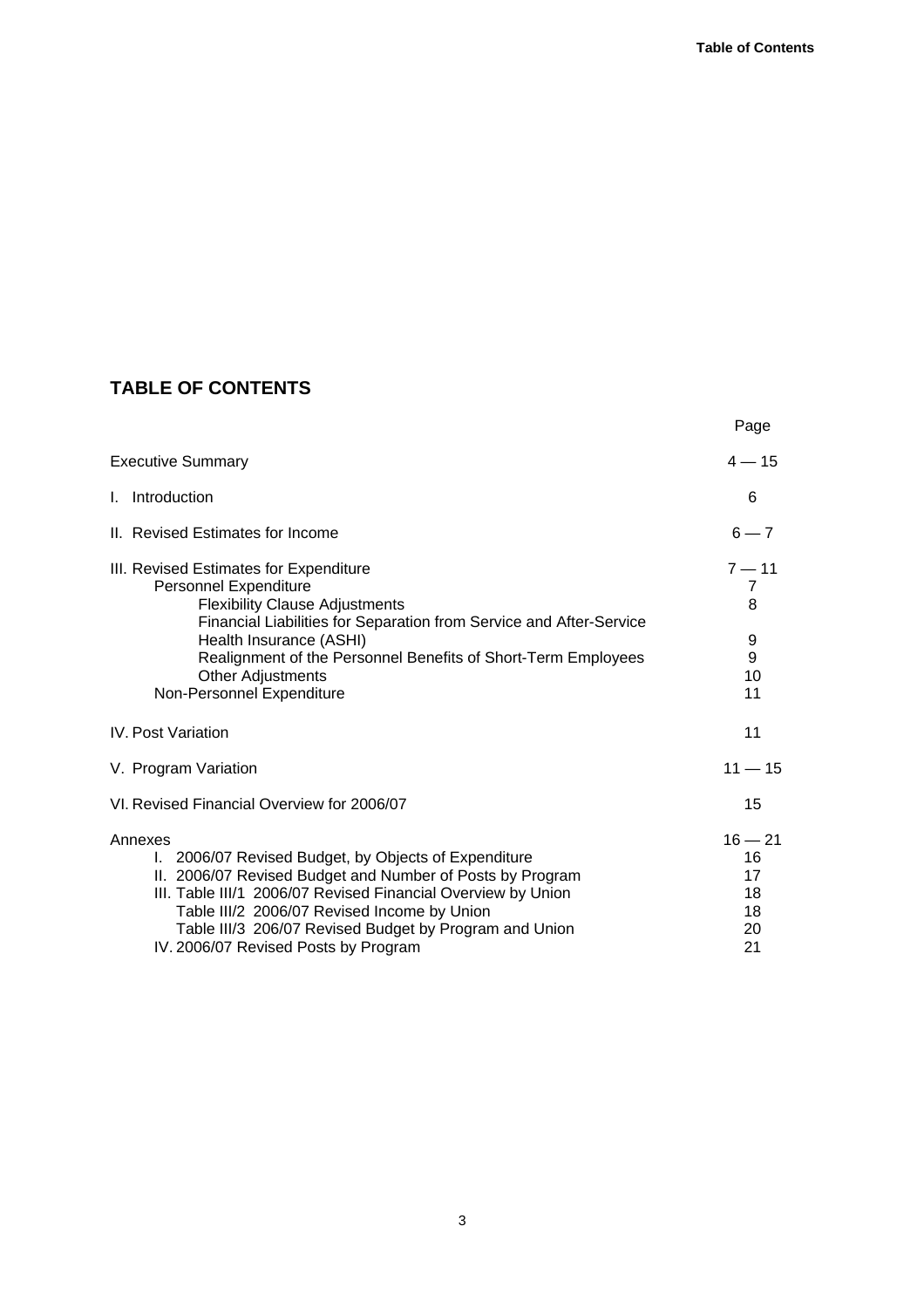# **EXECUTIVE SUMMARY**

 The financial situation of the Organization remains healthy, with revised estimates for income in the 2006/07 biennium at 595.1 million Swiss francs (12.1% over the initial estimates for the period and 13.8% higher than actual income for 2004/05) and revised estimates for expenditure at 562.1 million Swiss francs (5.9% over the initial estimates and 10.0% over actual expenditure in 2004/05).

 On the basis of the above figures, a surplus of 33.0 million Swiss francs is projected for the 2006/07 biennium, which would bring the total level of the reserves of the Organization (Reserve and Working Capital Funds) to an estimated amount of 159.9 million Swiss francs by the end of 2007. This is 53.2% above the average target level of approximately [1](#page-3-0)8%<sup>1</sup> of biennial expenditure, as established by the Member States in the year 2000<sup>1</sup>, and 13.8% above the target level of 25% of biennial expenditure recommended by the External Auditor in his report on the accounts of the 2004/05 biennium.

 Higher than initial estimates for the level of income are mainly due to higher than originally estimated workload in the PCT system (additional 47,300 applications) and the Madrid system (additional 5,371 applications, 7,424 registrations and 4,305 renewals). Demand for the services of the Organization therefore continues to grow.

 The revised budget for 2006/07 proposes an overall increase of 5.9% in expenditure over the initial budget, for a 12.1% increase of the corresponding income. The revised budget for 2006/07 responds to the following needs:

- $\triangleright$  to reflect the higher than initially estimated workload in PCT and Madrid operations in a proportionate increase in the number of posts under the flexibility clause (a total of 49 posts) (4.4 million Swiss francs);
- $\triangleright$  to make provisions to progressively cover the long term liabilities of the Organization for separation from service and After-Service Health Insurance (ASHI) at a rate equivalent to 6% of biennial staff expenditure (16 million Swiss francs);
- $\triangleright$  to reflect higher than originally estimated mandatory adjustments dictated by the International Civil Service Commission (ICSC) (3.0 million Swiss francs) and increased cost of short-term employees (2.3 million Swiss francs);
- $\triangleright$  to request the creation of two additional posts to reinforce the activities of the Internal Audit and Oversight Division (IAOD) (Program 24);
- $\triangleright$  to request the creation of three additional posts to support the Project for Upgrading the Security Standards of the Organization (document WO/PBC/11/12) (Program 29);
- ¾ to reflect the cost of the measures adopted by the Director General in 2007 to realign the benefits and entitlements of short-term employees to those of fixed-term staff (all programs except Program 31) (0.9 million Swiss francs);
- $\triangleright$  to budget the cost of the meetings and servicing of the Provisional Committee on Proposals Related to a WIPO Development Agenda (PCDA) under Program 3 (the decision to convene the PCDA was taken by the 2005 Assemblies after the draft Program and Budget for 2006/07 had been finalized; the cost was thus provisionally funded from unallocated resources) and to cover the cost of additional activities under this Program, at the request of the Member States, including the WIPO International Strategic Seminars

<span id="page-3-0"></span> $\overline{1}$ 

During the 35<sup>th</sup> Series of Meetings in September-October 2000, the Assemblies of the Member States of WIPO approved (A/35/15, paragraph 151(b)) target levels for RWC funds as a percentage of estimated biennial expenditure as follows: (i) contribution-financed Unions - 50%; (ii) PCT Union - 15%; (iii) Madrid Union - 25%; and (iv) Hague Union - 15%. The overall average of these reserves as a percentage of WIPO's current 2006/07 revised budget results in a target level of 18.6%.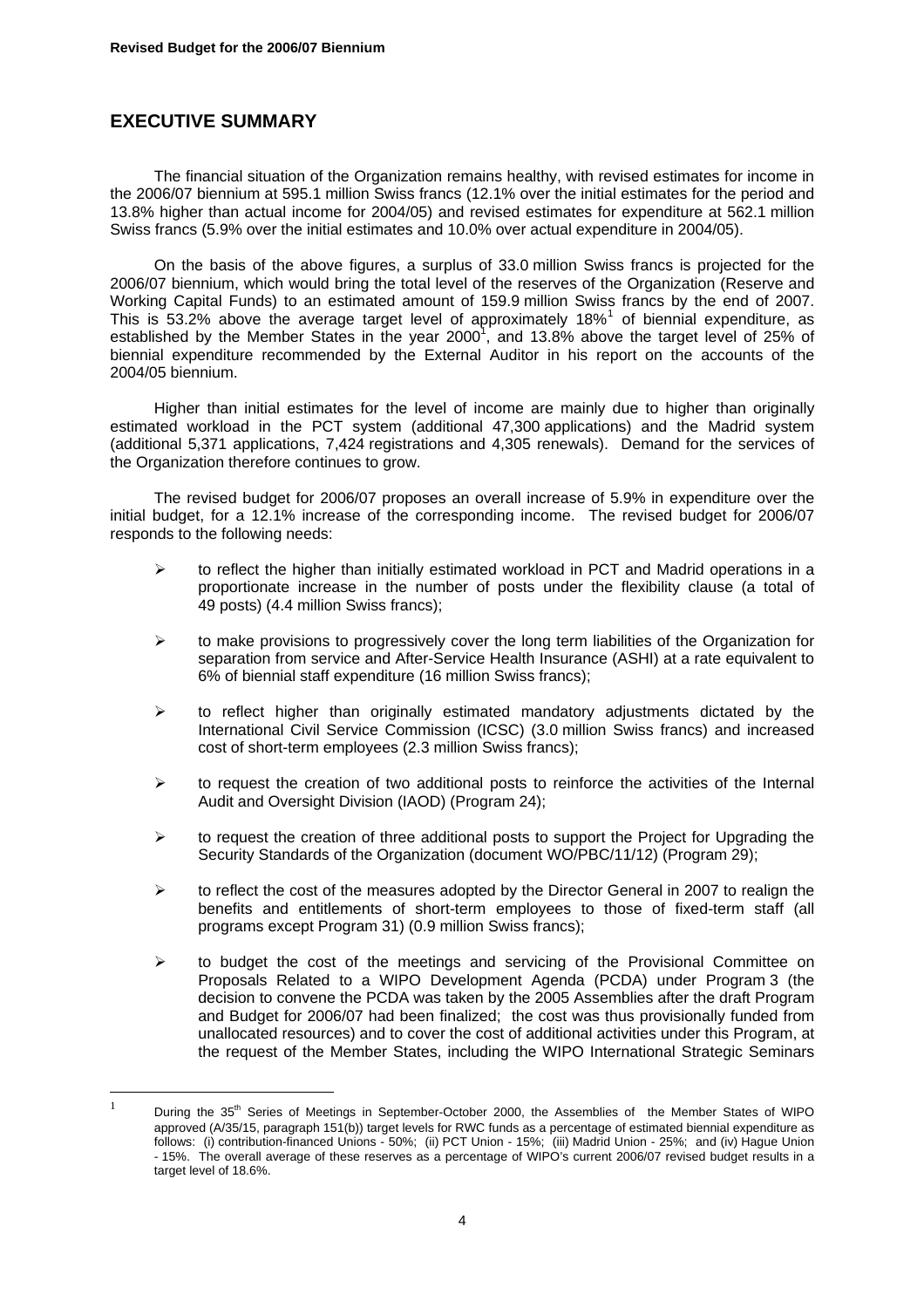on the Use of IP for Economic, Social and Cultural Development (five in 2006 and five foreseen in 2007) (approximately 2.0 million Swiss francs);

- $\triangleright$  to budget the cost of the meetings and servicing of the Audit Committee under Program 23 (the decision to establish the Audit Committee was taken by the 2005 Assemblies after the initial draft Program and Budget for 2006/07 had been finalized; the cost was thus provisionally funded from unallocated resources) (0.6 million Swiss francs);
- ¾ to cover additional costs for outsourcing, to selected contractors, translation in the PCT (approximately 10.0 million Swiss francs) as a result of higher than initially estimated workload;
- $\triangleright$  to cover additional costs for translation in the Madrid sector, as a result of higher than initially estimated workload (by recruiting external translators under Special Service Agreements (SSAs) (2.6 million Swiss francs);
- $\triangleright$  to reflect savings in a number of areas, including rental and maintenance of premises (–5.0 million Swiss francs) and cost of consultants (–2.0 million Swiss francs); further savings are apparent in the procurement of goods and services as a result of more stringent procurement procedures. However these are more difficult to quantify;
- $\triangleright$  to reflect the reduction in the budget of Program 31 (The New Construction) (-3.1 million Swiss francs) in light of the revised time schedule for the start of the construction of the new building; and
- $\triangleright$  to reflect lower than budgeted cost for the desk-to-desk assessment (approximately –0.1 million Swiss francs).

|                                             | 2004/05       | 2006/07<br><b>Initial</b> | 2006/07<br><b>Revised</b> | <b>Difference Revised</b><br>vs. Initial Budget |          |
|---------------------------------------------|---------------|---------------------------|---------------------------|-------------------------------------------------|----------|
|                                             | <b>Actual</b> | <b>Budget</b>             | <b>Budget</b>             | <b>Amount</b>                                   | %        |
| <b>INCOME</b>                               |               |                           |                           |                                                 |          |
| Contributions                               | 34.4          | 34.5                      | 34.5                      | 0.0                                             | 0.0%     |
| Fees                                        |               |                           |                           |                                                 |          |
| <b>PCT System</b>                           | 400.6         | 398.0                     | 445.3                     | 47.3                                            | 11.9%    |
| <b>Madrid System</b>                        | 60.8          | 81.5                      | 87.3                      | 5.8                                             | 7.1%     |
| Hague System                                | 5.0           | 5.5                       | 4.9                       | $-0.6$                                          | $-10.4%$ |
| Lisbon System                               | 0.0           | 0.0                       | 0.0                       | 0.0                                             |          |
| <b>Total Fees</b>                           | 466.5         | 485.0                     | 537.5                     | 52.5                                            | 10.8%    |
| Other Income                                | 21.8          | 11.5                      | 23.1                      | 11.6                                            | 100.9%   |
| <b>TOTAL INCOME</b>                         | 522.7         | 531.0                     | 595.1                     | 64.1                                            | 12.1%    |
| <b>EXPENDITURE</b>                          |               |                           |                           |                                                 |          |
| Personnel Expenditure                       | 368.4         | 353.9                     | 381.1                     | 27.2                                            | 7.7%     |
| Non-personnel Expenditure                   | 142.8         | 171.8                     | 179.3                     | 7.5                                             | 4.3%     |
| Unallocated                                 | 0.0           | 5.3                       | 1.7                       | $-3.6$                                          | $-67.6%$ |
| <b>TOTAL EXPENDITURE</b>                    | 511.2         | 531.0                     | 562.1                     | 31.1                                            | 5.9%     |
| <b>SURPLUS/(DEFICIT)</b>                    | 11.5          | 0.0                       | 33.0                      | 33.0                                            |          |
| <b>REGISTRATION ACTIVITIES</b>              |               |                           |                           |                                                 |          |
| Number of PCT Applications                  | 259.210       | 258,000                   | 305,300                   | 47,300                                          | 18.3%    |
| Number of Madrid Registrations and Renewals | 71.390        | 96.000                    | 107,729                   | 11.729                                          | 12.2%    |
| Number of Haque Registrations and Renewals  | 10,028        | 10,600                    | 10,182                    | $-418$                                          | $-3.9%$  |
| <b>PERSONNEL</b>                            |               |                           |                           |                                                 |          |
| <b>Total Employees Headcount</b>            | 1,262         | $1,350*$                  | 1,290*                    | $-60$                                           | $-4.4%$  |
| <b>Total Regular Budget Posts</b>           | 915           | 935                       | 989                       | 54                                              | 5.8%     |

#### Table 1: Main Financial Parameters of the Organization (in millions of Swiss francs)

\* initial estimate for the total number of employees as of December 31, 2007

\*\* revised estimate for the total number of employees as of December 31, 2007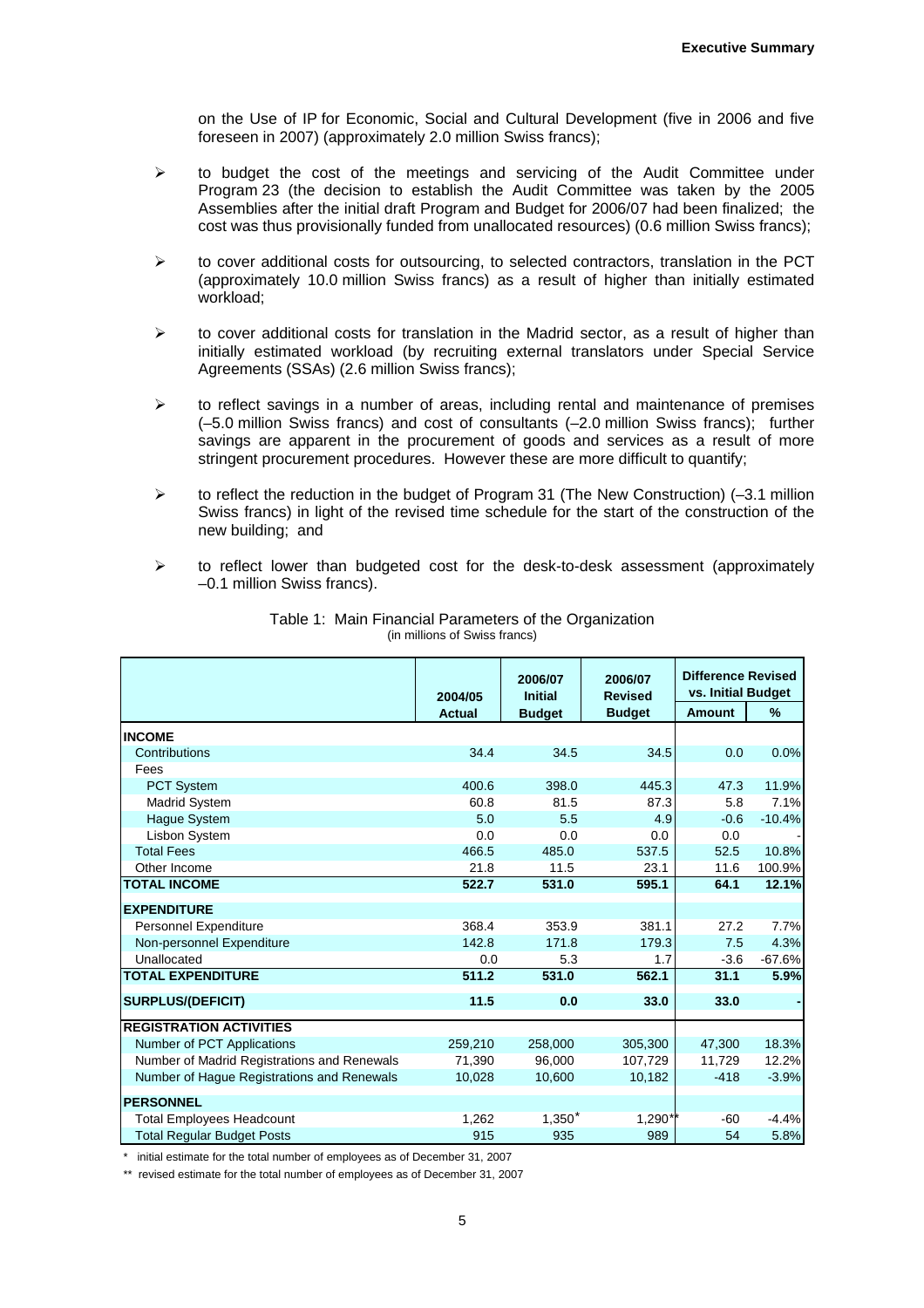# **I. INTRODUCTION**

1. At their 2006 session the Assemblies of WIPO adopted a new mechanism to further involve Member States in the preparation and follow up of the Program and Budget of the Organization (document A/42/14, paragraph 187(ii)). One of the elements of this new mechanism is that the Program and Budget Committee shall review, in the second year of the biennium, the proposed revised budget for the biennium, for recommendation to the Assemblies in the same year.

2. The present document was prepared by the Secretariat as a follow up to the adoption of this new mechanism. It reflects continued efforts to improve and streamline the format of presentation while providing enhanced transparency and concise data presentation as a basis for decision making to Member States.

3. In order to avoid redundancy, this document does not develop any medium-term scenario for income or expenditure on the basis of the revised budget estimates. These are developed in the proposed Program and Budget for 2008/09 (document WO/PBC/11/6). Attention is also drawn to the complementary information contained in document WO/PBC/11/3 (Program Performance Report for 2006).

4. The document is organized as follows. An executive summary and an update on the main financial parameters of the Organization appear on pages 4 and 5. Following the Introduction, Part II provides revised estimates for income, and updated information on expected evolution of demand for services under the PCT, Madrid and Hague systems in the current biennium. Part III provides revised estimates for expenditure, and elaborates on proposed adjustments to personnel and non-personnel expenditure. Post variations are reviewed in Part IV. An analysis of the main variations at the program level is provided in Part V. The revised financial overview for the 2006/07 biennium is shown in Part VI.

# **II. REVISED ESTIMATES FOR INCOME**

5. Table 2 below shows revised estimates for income as compared to the initial budget for the 2006/07 biennium and to actual figures for the 2004/05 biennium. The income for the 2006/07 financial period is estimated to be 595.1 million Swiss francs, or 12.1% higher than in the initial budget and 13.8% higher than the actual income in the 2004/05 biennium. This increase is mainly due to higher than estimated fee income from PCT and Madrid services, and higher than estimated bank interest and miscellaneous income, as partly off-set by lower than estimated fee income for the Hague system and sale of publications.

|                      | 2004/05       | 2006/07        | 2006/07        |        | <b>Difference</b> |
|----------------------|---------------|----------------|----------------|--------|-------------------|
|                      | <b>Actual</b> | <b>Initial</b> | <b>Revised</b> | Amount | %                 |
| Contributions        | 34.4          | 34.5           | 34.5           | 0.0    | 0.0%              |
| Fees                 |               |                |                |        |                   |
| <b>PCT</b>           | 400.6         | 398.0          | 445.3          | 47.3   | 11.9%             |
| Madrid               | 60.8          | 81.5           | 87.3           | 5.8    | 7.1%              |
| Hague                | 5.0           | 5.5            | 4.9            | $-0.6$ | $-10.4%$          |
| Lisbon               | 0.0           | 0.0            | 0.0            | 0.0    |                   |
| Sub-total, Fees      | 466.5         | 485.0          | 537.5          | 52.5   | 10.8%             |
| Arbitration          | 2.5           | 2.0            | 2.8            | 0.8    | 40.0%             |
| <b>Publications</b>  | 4.4           | 3.6            | 3.0            | $-0.6$ | $-16.7%$          |
| Interest             | 8.9           | 4.0            | 13.1           | 9.1    | 227.5%            |
| <b>Miscellaneous</b> | 6.0           | 1.9            | 4.2            | 2.3    | 121.1%            |
| TOTAL                | 522.7         | 531.0          | 595.1          | 64.1   | 12.1%             |

| Table 2. Revised Income Estimates for 2006/07 |
|-----------------------------------------------|
| (in millions of Swiss francs)                 |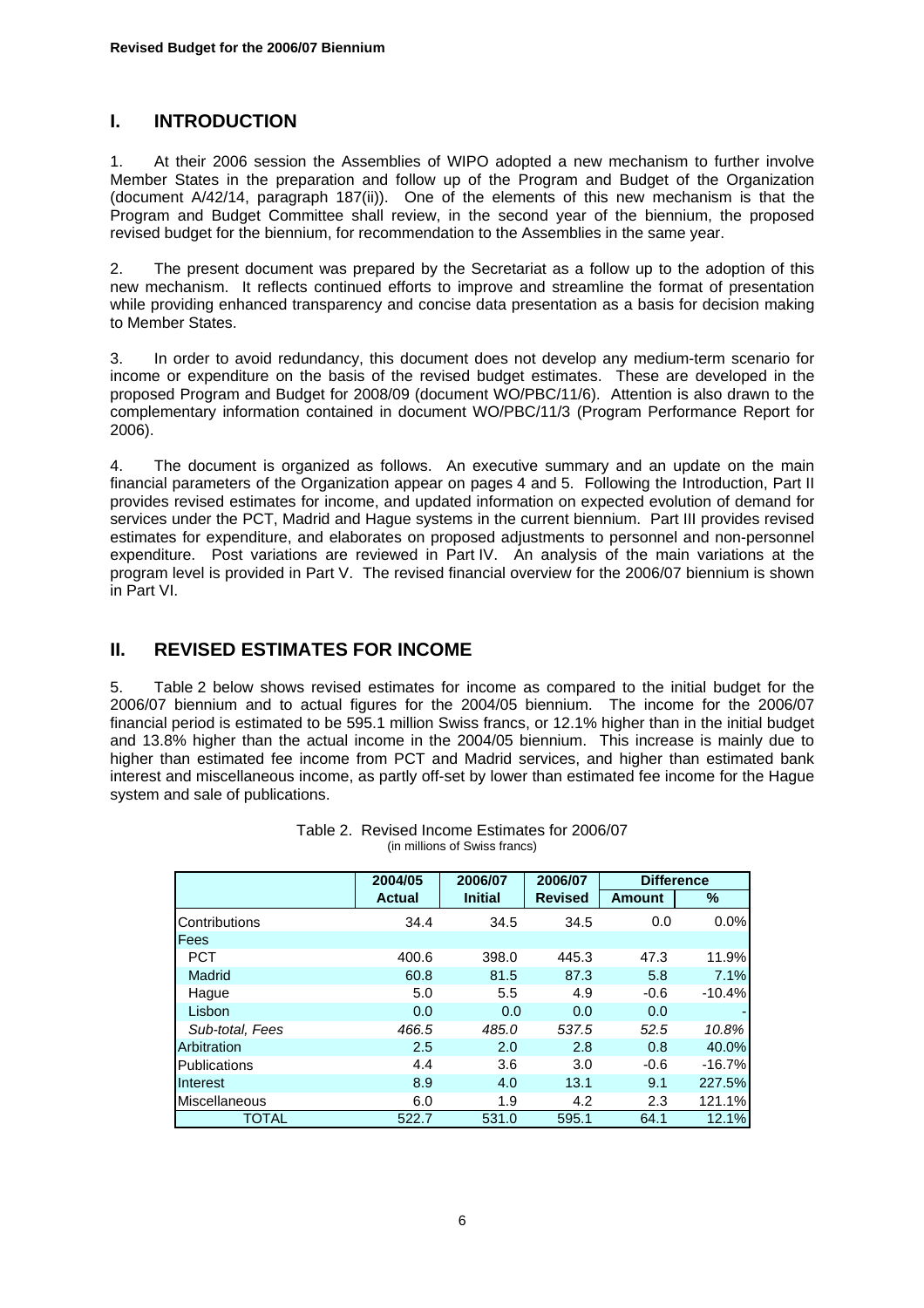6. Table 3 below shows revised estimates for demand for services (workload) under the PCT, Madrid and Hague systems, as compared to the initial estimates for the 2006/07 biennium, and actual figures for the 2004/05 biennium.

|        |               | 2004/05 Actual |        | 2006/07 Initial |         | <b>2006/07 Revised</b> |         |         | <b>Difference</b> |         |        |        |         |
|--------|---------------|----------------|--------|-----------------|---------|------------------------|---------|---------|-------------------|---------|--------|--------|---------|
|        |               | 2004           | 2005   | 2004/05         | 2006    | 2007                   | 2006/07 | 2006    | 2007              | 2006/07 | 2006   | 2007   | 2006/07 |
|        |               |                |        |                 |         |                        |         |         |                   |         |        |        |         |
| PCT    |               |                |        |                 |         |                        |         |         |                   |         |        |        |         |
|        | IAs filed     | 122.609        | 36.601 | 259.210         | 126,000 | 132.000                | 258.000 | 147.500 | 157,800           | 305.300 | 21,500 | 25.800 | 47,300  |
| Madrid |               |                |        |                 |         |                        |         |         |                   |         |        |        |         |
|        | Applications  | 29.473         | 33.565 | 63.038          | 34.400  | 35.400                 | 69.800  | 36.471  | 38.700            | 75.171  | 2.071  | 3.300  | 5,371   |
|        | Registrations | 23,379         | 33.170 | 56,549          | 33,600  | 34.500                 | 68,100  | 37.224  | 38,300            | 75,524  | 3.624  | 3,800  | 7,424   |
|        | Renewals      | 7,345          | 7.496  | 14,841          | 13,700  | 14.200                 | 27,900  | 15,205  | 17.000            | 32,205  | 1.505  | 2,800  | 4,305   |
| Haque  |               |                |        |                 |         |                        |         |         |                   |         |        |        |         |
|        | Registrations | 1.415          | 1.137  | 2,552           | .500    | 1.600                  | 3.100   | 1.143   | 1.150             | 2,293   | $-357$ | $-450$ | $-807$  |
|        | Renewals      | 3.591          | 3.885  | 7.476           | 3.700   | 3.800                  | 7.500   | 3.889   | 4.000             | 7.889   | 189    | 200    | 389     |

## Table 3. Revised Estimates for Demand for Services (Workload) under the PCT, Madrid and Hague Systems

7. As Table 3 shows, based on current estimates, a total of 305,300 PCT applications are expected to be filed in the 2006/07 biennium (47,300 more than initially estimated). For Madrid, it is estimated that 75,171 applications will be filed with the International Bureau by the end of 2007 (5,371 more than initially estimated), leading to a total of 75,524 international registrations (7,424 more than initially estimated). A total of 32,205 trademark renewals are forecast (4,305 more than initially estimated).

8. This higher than originally estimated workload in the PCT and Madrid systems has triggered an upward adjustment in the volume of resources allocated to the corresponding Programs on the basis of the flexibility clause adopted by the Assembly of the PCT Union and the Madrid Union in 1989. The financial impact of the flexibility clause on the revised budget for the 2006/07 biennium is illustrated in Part III below. For an analysis of the evolution of demand in these areas in the medium term, please refer to the Draft Program and Budget for 2008/09.

# **III. REVISED ESTIMATES FOR EXPENDITURE**

9. Annex I shows the revised budget for 2006/07 by Objects of Expenditure. It also shows that the proposed increase in expenditure in the revised budget is 31.1 million Swiss francs or 5.9% higher than the initial budget. This compares with an estimated increase in income of 64.1 million Swiss francs (12.1% over the initial estimates).

# **PERSONNEL EXPENDITURE**

10. As Annex I shows, personnel expenditure is proposed to increase from 353.9 million Swiss francs to 381.1 million Swiss francs (an increase of 7.7% over the initial budget). In considering these upward adjustments, it should be stressed that the overall number of employees of the Organization (headcount) is envisaged to remain largely stable over the biennium (from 1,276 employees at the end of 2005, to an estimated total number of approximately 1,290 employees at the end of 2007). The rationale and financial implications of the proposed increase in personnel expenditure are developed in further detail below. The increase of 27.2 million Swiss francs (difference between Initial and Revised Budget) is further illustrated in Chart 1 below.

- $\triangleright$  Flexibility Adjustments for PCT (36 posts) and Madrid (13 posts) 4.4 million Swiss francs;
- $\triangleright$  Financial liabilities for Separation from Service and ASHI 16.0 million Swiss francs;
- $\triangleright$  Realignment of the Benefits and Entitlements of Short Term Employees 0.9 million Swiss francs;
- $\triangleright$  Additional Posts 0.1 million Swiss francs;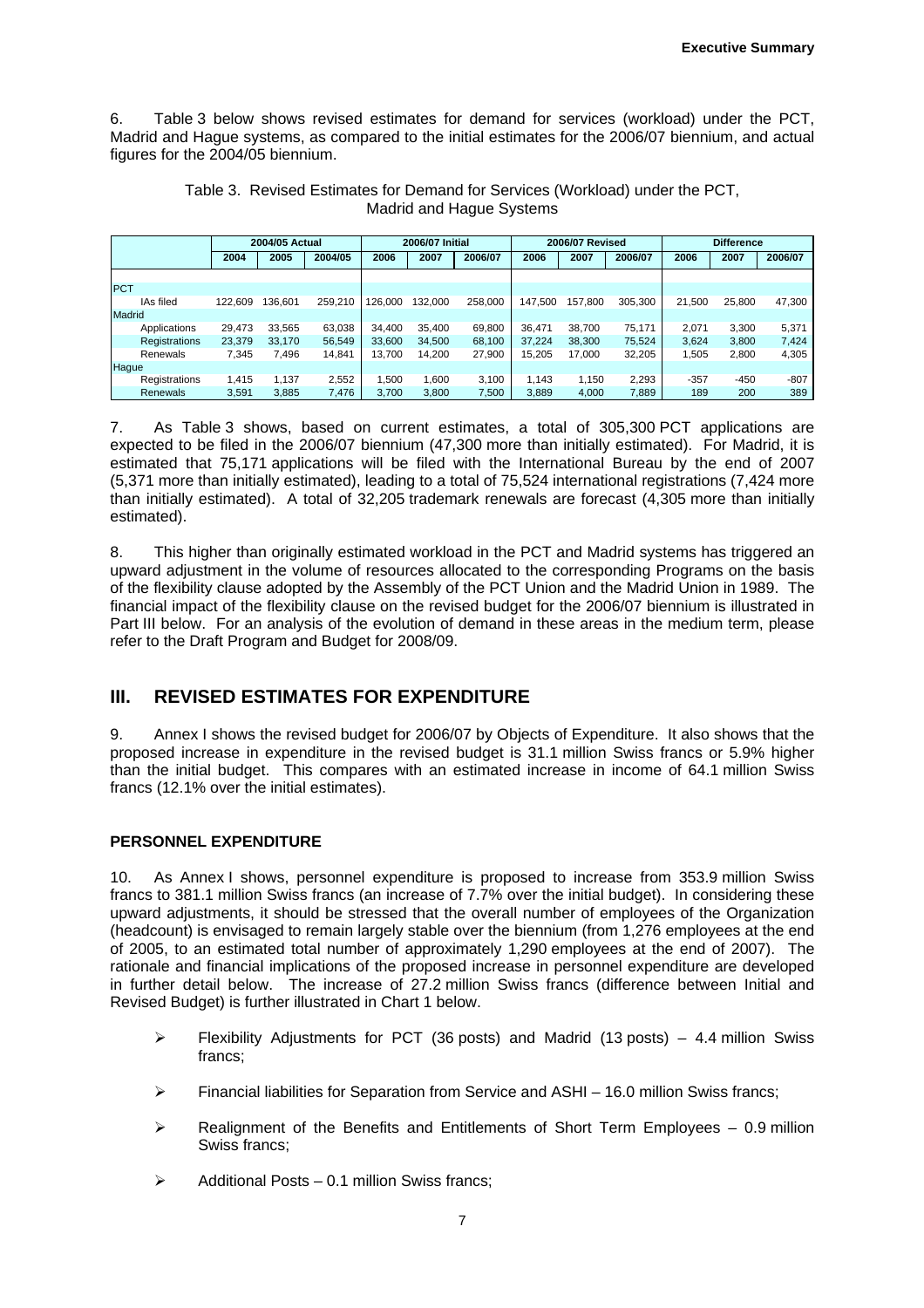- $\triangleright$  ICSC Mandatory Adjustments 3.0 million;
- $\triangleright$  Increase in the cost of short-term resources 2.3 million Swiss francs;
- $\triangleright$  Increase in SSAs 2.5 million Swiss francs; and
- $\triangleright$  Reduction in consultants reduction of 2.0 million Swiss francs.





#### **Flexibility Clause Adjustments**

11. The flexibility clause allows for the reflection of unbudgeted increases of workload under the PCT, Madrid and Hague Systems, with proportionate increases in the number of posts in the corresponding Programs. For the PCT, it allows also the creation of posts in the Programs providing common services directly affected by the increase of workload in the PCT (on a 1:4 ratio). In view of the increase of demand in the PCT system (18.3% over the initial budget estimate), and of the Madrid systems (12.2% over the initial budget estimate), a total of 49 additional posts are reflected in the Revised Budget for 2006/07, for a total additional cost of 4.4 million Swiss francs.

12. The estimated cost of the additional posts (4.4 million Swiss francs) is based on an assessment of the likely occupancy rate in the 2006/07 biennium (most positions are still under recruitment at present). It is also based on the assumption that, following the required competition process, a number of these new posts may be attributed to individuals who are already on the payroll of the Organization under short-term contracts.

13. The proposed allocation of 49 posts is shown in Table 4 below. As Table 4 shows, of the total 49 posts, 36 are proposed for the PCT and 13 for Madrid. Of the PCT posts, 9 are for common services (that is, 27 were used directly in PCT).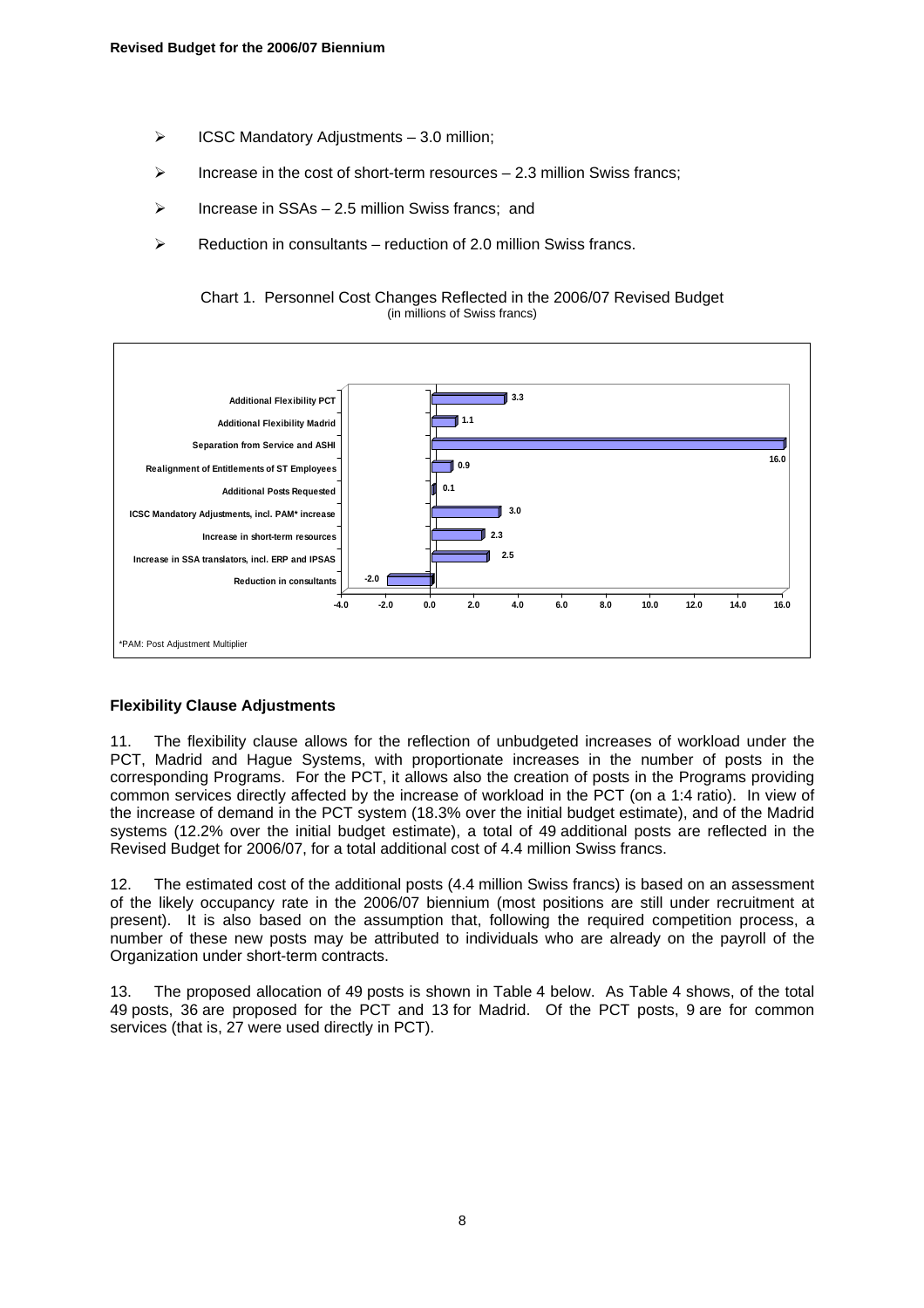<span id="page-8-0"></span>

|                                                |      | <b>Flexibility Posts</b> |              |  |  |
|------------------------------------------------|------|--------------------------|--------------|--|--|
|                                                | Core | Admin                    | <b>TOTAL</b> |  |  |
|                                                |      |                          |              |  |  |
| 16 Administration of the PCT System            | 27   |                          | 27           |  |  |
| 18 Madrid, The Hague and Lisbon Registration   | 13   |                          | 13           |  |  |
| 23 Budget Control and Resource Mobilization    |      | 2                        | 2            |  |  |
| 25 Human Resources Management                  |      |                          |              |  |  |
| 26 Financial Operations                        |      |                          |              |  |  |
| 27 Information Technology                      |      | 2                        | っ            |  |  |
| 28 Conference, Language, Printing and Archives |      |                          |              |  |  |
| 30 Travel and Procurement                      |      | 2                        | າ            |  |  |
| TOTAL                                          |      | 9                        | 49           |  |  |

Table 4. Flexibility Post Allocation for 2006/07

14. The Secretariat has decided to limit the application of the flexibility clause to take into account efficiency gains in the administration of the PCT system by means of the automation of processes and the re-engineering of procedures. Therefore, a flexibility post was created for every 583 additional applications (as compared to the initial estimate), instead of every 242 additional applications, as established by the PCT Assembly in 1989.

### **Financial Liabilities for Separation from Service and After-Service Health Insurance (ASHI)**

15. The revised budget introduces a provision (at 6% of biennial staff expenditure) to cover the long-term financial liabilities of the Organization for benefits to be provided for particular categories of staff members at the time of their separation from service (e.g., repatriation grant, payment for accrued leave, other termination benefits, etc.) and after-service medical benefits for staff members in the form of insurance premiums for the medical and accident insurance plan (ASHI). This is in line with the actuarial evaluation carried out by an independent consultant as of December 31, 2005. As indicated in the 2004/05 Financial Management Report (page 8), the Secretariat will commission an additional study, before the end of the 2006/07 biennium, in order to update these December 2005 calculations.

16. The cost of the above is reflected in an upward adjustment to personnel expenditure in the amount of 16.0 million Swiss francs.

## **Realignment of the Personnel Benefits of Short-Term Employees**

17. The Outline of the Director General dated November 27, 2006, drew the attention of the Member States to the situation of WIPO's short-term general service employees (document WO/PBC/IM/3/06/3, paragraph 56). Contracts for short-term general service employees initially began to be used to cater to the resource requirements generated by the exceptional growth of the Organization and its workload, particularly in the PCT, during the nineties. During this time WIPO recruited many employees, without the commensurate ability to create regular posts to accommodate the same. The ensuing period of budgetary constraints has continued to aggravate this situation, with the result that, currently, there are 232 individuals employed by the Organization on short-term general service contracts. Approximately two-thirds of these individuals have now been employed by WIPO for over five years and a quarter over seven years. In some cases, the length of employment has now exceeded ten years.

18. In October [2](#page-8-0)006 the Director General established a dedicated Internal Task Force<sup>2</sup> with the following terms of reference: in a first phase, to identify the gap between the remuneration and benefits of short-term employees versus fixed term staff, and to propose measures to close this gap; and, in a second phase, to formulate recommendations for the possible regularization of short-term employees through regular budget posts.

 $\overline{\phantom{a}}$ 

The Task Force comprises two members of the Staff Council, a member of the Human Resources Management Department, a member of the Controller's Office, and a member of the Legal Counsel's Office.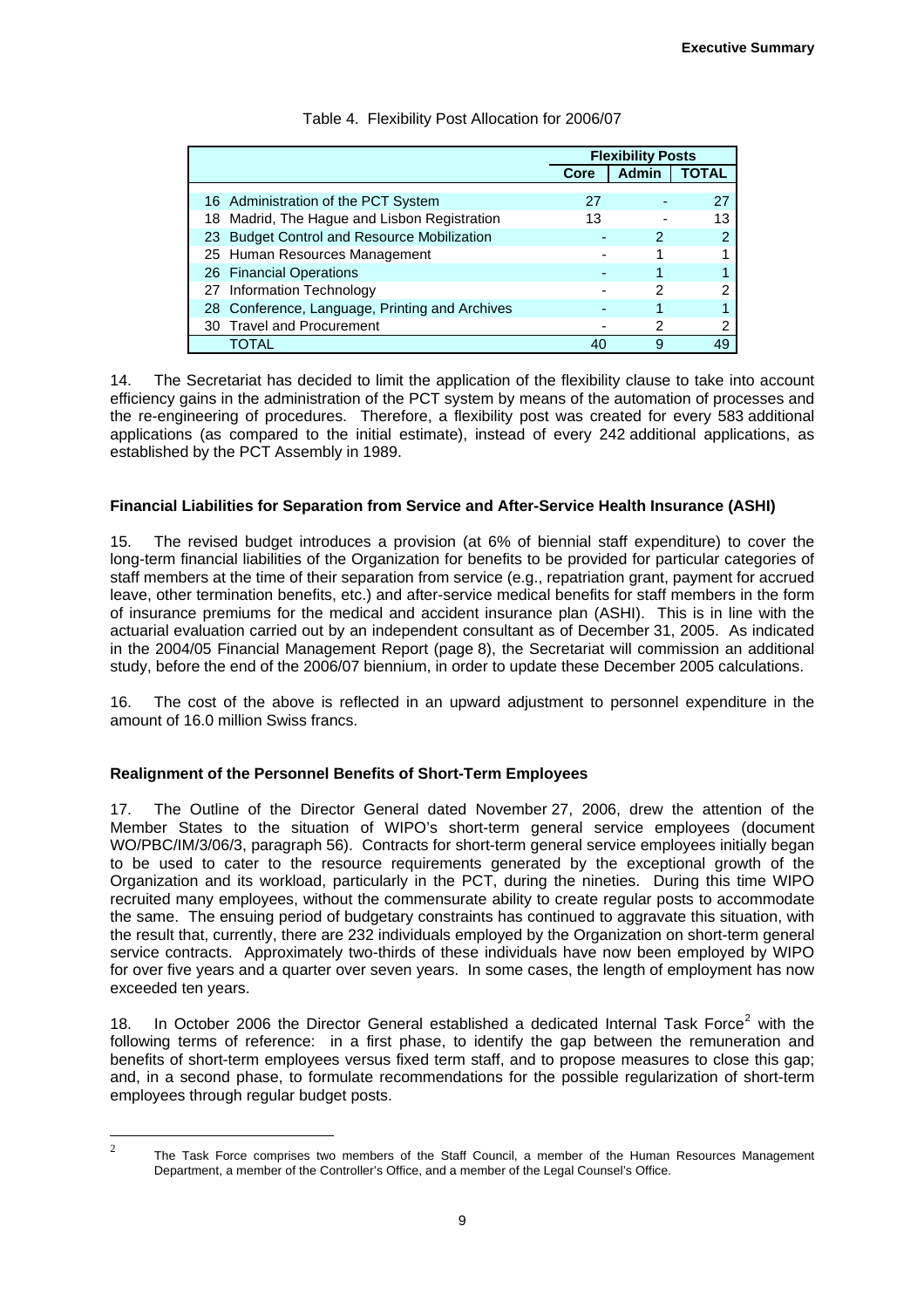19. Upon conclusion of the first phase of its work, the Task Force recommended a number of measures to reduce the gap between the remuneration and benefits of short-term employees and those of fixed term staff. Following extensive discussions and consultations, the Director General approved a number of measures, including:

- $\triangleright$  annual within-grade step increase: An annual within-grade step is to be awarded to short-term General Service employees as of May 1, 2007;
- $\triangleright$  language allowance: Language allowance is to be granted to eligible short-term General Service employees, with retroactive effect from January 1, 2007;
- $\triangleright$  contract break: The current mandatory break required between two consecutive contracts was reduced from nine days to seven days as of April 1, 2007; and
- $\triangleright$  training grant: Eligibility for training grants will be extended to short-term General Service employees on the same basis as that offered to fixed-term staff as of the academic year 2006/2007.

20. The financial implications of the above for the 2006/07 biennium are estimated to total 0.9 million Swiss francs.

### **Other Adjustments**

21. *Additional Posts*: Following the approval of the Internal Audit Charter and the appointment of the Internal Auditor, it is proposed to reinforce the activities of Program 24 (Internal Oversight) by allocating two additional posts to the Internal Audit and Oversight Division. The cost of these posts for 2007 is estimated to be approximately 0.1 million Swiss francs, on the assumption that they will be filled later in the year due to the timing of the recruitment process.

22. Pending the approval, by the Member States, of a Project for Upgrading the Security Standards of the Organization (document WO/PBC/11/12), it is proposed to allocate three additional posts for security management (Program 29). Member States' attention is drawn to the fact that, in light of the urgency of addressing the security issues identified within the Organization, three posts have been allocated to Program 29 on a temporary basis in the second half of 2006 out of the initially approved number of regular posts (935) for this biennium. Member States are therefore requested to consider the retroactive approval of these three posts as new regular budget posts for the Organization, which will be allocated to Programs which are in need of these resources.

23. *ICSC Mandatory Adjustments*: The 62<sup>nd</sup> session of the International Civil Service Commission (ICSC) approved, in March 2006, a 2.7% increase in the Post Adjustment Index for Switzerland, effective April 1, 2006. A further 1.1% increase of the Post Adjustment Index has been approved effective April 1, 2007. The implementation of these decision results in an increase of 2.9 million Swiss francs for the biennium.

24. According to resolution A/RES/61/239, adopted by the UN Assembly on December 22, 2006, a number of changes were approved to come into effect in respect of benefits and entitlements of fixedterm staff. The impact of these is not expected to be material in financial terms for WIPO. However, the increase dictated by the International Civil Service Commission (ICSC) in respect of the change in the level of pensionable remuneration for staff in the Professional and higher categories with effect from November 1, 2007 (1.7%), is estimated to increase personnel costs by 0.06 million Swiss francs in 2007.

25. It should also be noted that the salary scales for General Service staff are currently under review by the ICSC, and a decision on changes to these is expected later on this year (June or July 2007), which may require further adjustments to the personnel expenditure estimates for the biennium.

26. *Increase in Cost of Short-Term Resources*: An upward budgetary adjustment of 2.3 million Swiss francs is proposed to reflect the higher than originally estimated unitary cost of these resources as well as the higher than originally budgeted need for translation services. This is because the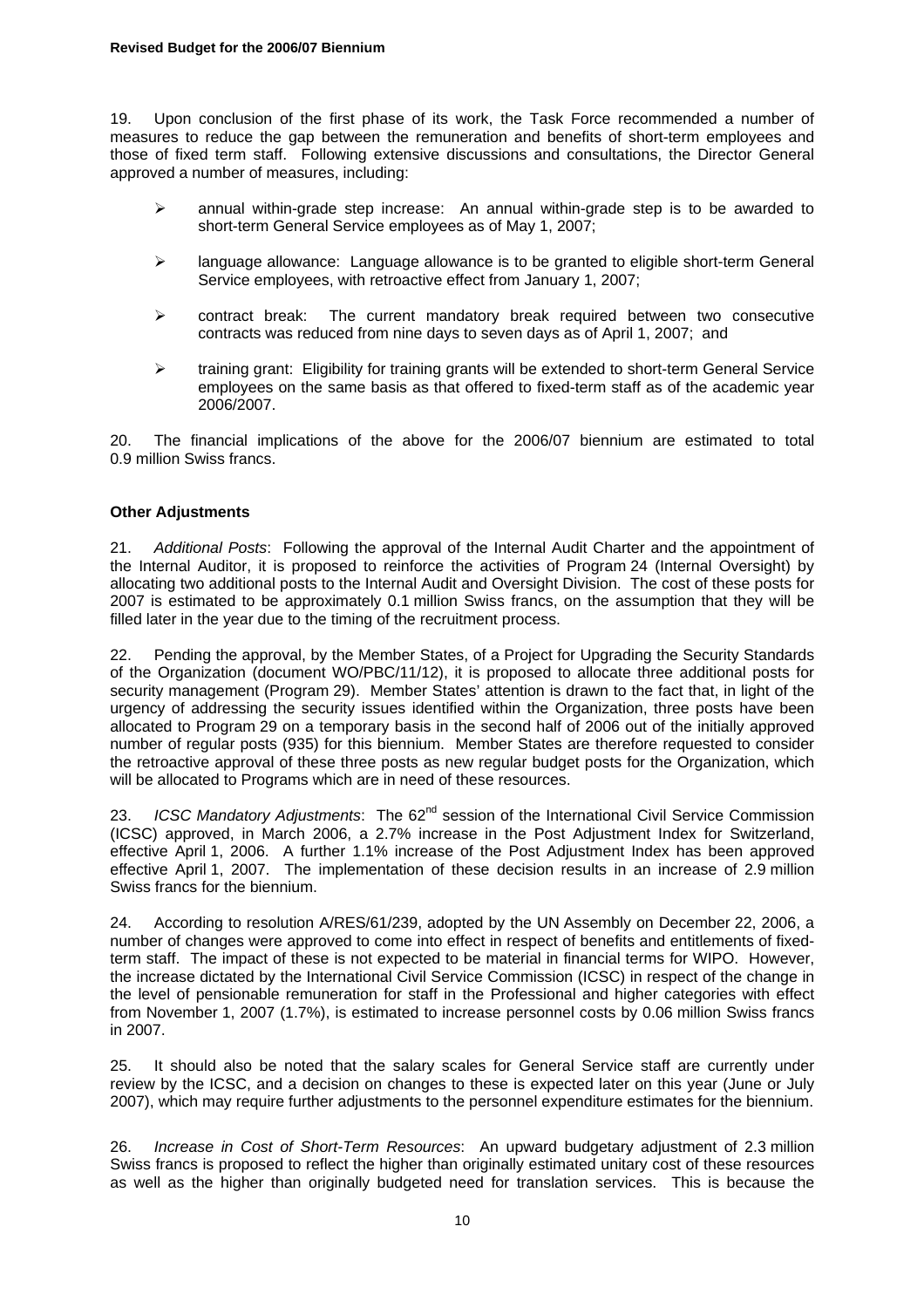amount of official documents to be translated in the six working languages of the Organization in the current biennium is considerably higher than originally estimated. This need has been addressed by hiring temporary translators under short-term contracts (TTs).

27. *Increase in SSAs and Reduction in Consultants*: Focused efforts have been made to reduce the number of consultancy contracts in favor of SSAs, which is reflected in a reduction in the budget for consultants (2.0 million Swiss francs) and an increase in the budget for SSAs (2.5 million Swiss francs). The increase in the cost of SSAs is primarily due to the need to absorb the translation needs of the higher than originally estimated workload in the Madrid sector. To address such need a number of external translators were recruited under SSAs. The increase is also due to the cost of the resources required to support the preparatory work to be undertaken for WIPO's planned ERP project (0.8 million Swiss francs) and IPSAS (0.1 million Swiss francs) implementation. It is to be noted that while consultants are remunerated on a monthly basis, SSAs are remunerated on an output basis.

## **NON-PERSONNEL EXPENDITURE**

28. Proposed adjustments to non-personnel expenditure are shown in Annex I. These adjustments mainly aim at re-allocating resources across the various objects of expenditure in view of actual spending patterns and revised resource requirements.

# **IV. POST VARIATION**

29. Proposed post variations by Program and category are shown in Annexes II and IV. As these annexes show, out of 54 additional posts, 49 are under the flexibility clause (Programs 16, 18, 23, 25, 26, 27, 28 and 30), two are for Internal Oversight (Program 24), and three are for security upgrading (Program 29).

30. In terms of category, there are 33 additional posts for the General Service category (GS), and 21 additional posts in the Professional category (P). The total number of posts for the Special and Higher Categories (D1, D2, Assistant Director General, Deputy Director General and Director General) remains unchanged in each respective category, with the exception of one D2 post that has been re-classified at ADG level for the period from December 1, 2006, to November 30, 2009, as per the decision of the Coordination Committee (document WO/CC/54/3 Corr., paragraph 77(i)).

# **V. PROGRAM VARIATION**

31. The proposed revisions at Program level (including for posts) are shown in Annex II. The proposed Revised Budget by Program and Union is shown in Annex III. Highlights of the rationale for the proposed revisions at program level are given overleaf.

32. As illustrated by Table 5 overleaf, the resources allocated to cooperation with developing countries are proposed to be increased under the revised budget by 4.6 million Swiss francs (6.3%).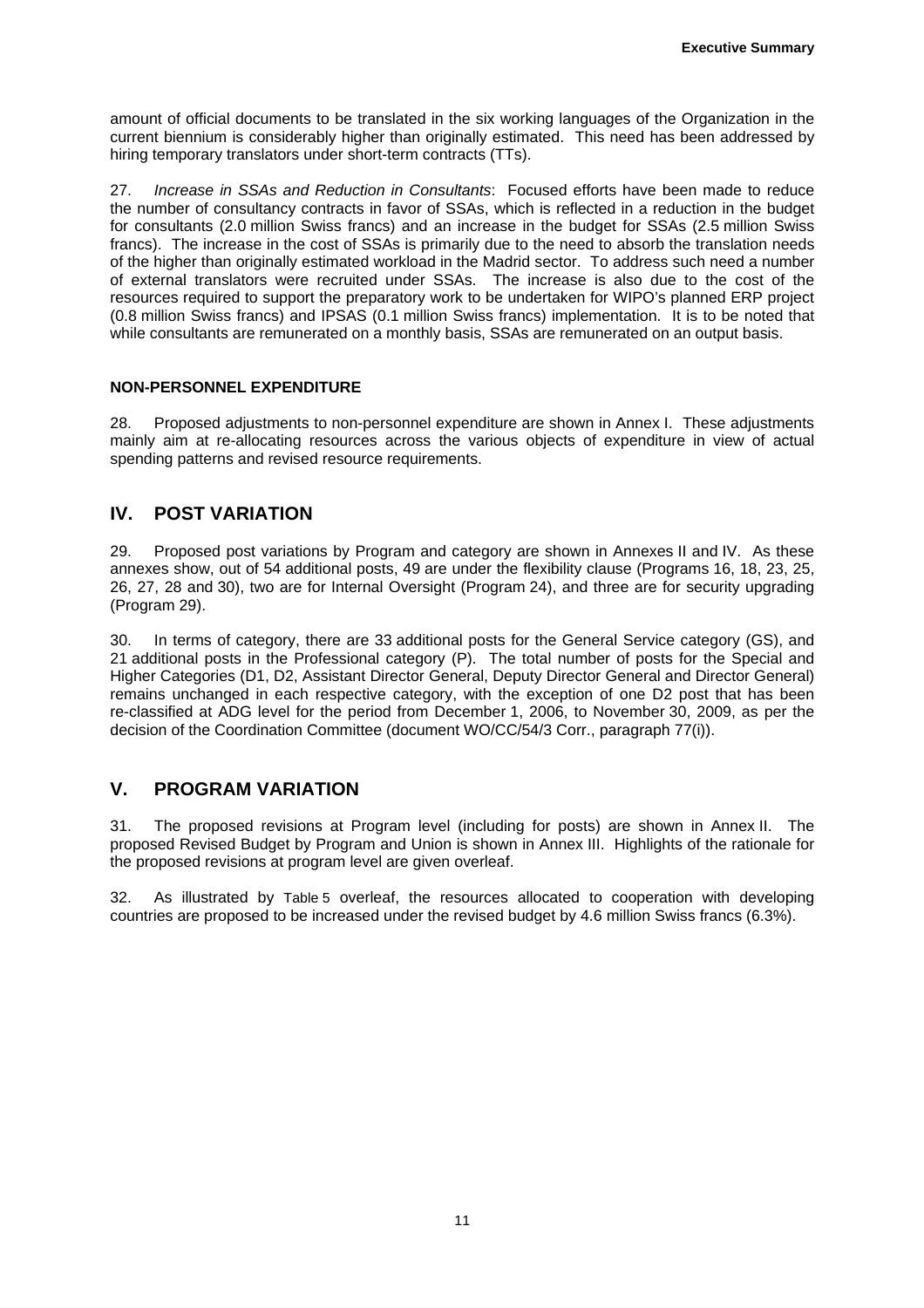|    |                                             | 2006/07<br><b>Initial</b> | 2006/07<br><b>Revised</b> | <b>Difference</b> |            |
|----|---------------------------------------------|---------------------------|---------------------------|-------------------|------------|
|    | Program                                     | <b>Budget</b>             | <b>Budget</b>             | Amount            | %          |
|    |                                             |                           |                           |                   |            |
|    | 3 Strategic Use of IP for Development       | 12.3                      | 17.8                      | 5.4               | 43.8%      |
| 4  | Use of Copyright in the Digital Environment | 2.6                       | 2.0                       | (0.6)             | $(23.5)\%$ |
| 6  | Africa, Arab, Asia and the Pacific, Latin   |                           |                           |                   |            |
|    | America and the Caribbean Countries, LDCs   | 37.6                      | 38.3                      | 0.6               | 1.6%       |
| 8  | Business Modernization of IP Institutions   | 4.8                       | 4.5                       | (0.3)             | (7.2)%     |
| 9  | Collective Management of Copyright and      |                           |                           |                   |            |
|    | <b>Related Rights</b>                       | 2.1                       | 1.7                       | (0.5)             | $(21.6)\%$ |
| 11 | WIPO Worldwide Academy                      | 14.3                      | 14.4                      | 0.1               | 0.4%       |
|    | TOTAL                                       | 73.9                      | 78.5                      | 4.6               | 6.3%       |

Table 5. Comparison of Resources for Cooperation with Developing Countries (in millions of Swiss francs)

Program 1 (Public Outreach and Communication): The proposed change amounts to a slight increase, with no change in regular budgeted posts. As a result of structural streamlining, the activities related to Awards Services have been transferred from Program 6 to this Program. The related changes in overall resource levels have not been material.

Program 2 (External Coordination): As a result of structural streamlining, the activities related to extrabudgetary mobilization (previously under Program 23) were transferred to this Program, together with the activities related to NGO Affairs (previously under Program 5), and the Industry Advisory Commission (previously under Program 22). This involved the transfer of one related post from the respective programs into Program 2, together with the financial resources required to carry out the activities and fund the post.

Program 3 (Strategic Use of IP for Development): The increase in the number of regular budget posts (10 posts) has been effected to reflect the transfer to this Program of activities related to Innovation Promotion and Legislation for Public Policy, and the University Initiative, as well as the establishment of a new division in charge of Creative Industries, and the increased activities related to the use of IP for economic development, small- and medium-sized enterprises and IP and new technologies. Also, following the decision of the 2006 Assemblies in respect of the Development Agenda, the Secretariat had explained that the resources required for the servicing of the Provisional Committee on Proposals Related to a WIPO Development Agenda (PCDA) would initially be made available from existing flexibilities, but would be allocated to Program 3 in the revised budget. Additional resources have also been allocated to this Program to finance, upon requests from Member States, the WIPO International Strategic Seminars on the Use of IP for Economic, Social and Cultural Development (five in 2006, and five foreseen in 2007).

Program 4 (Use of Copyright in the Digital Environment): The reduction of two regular posts and the corresponding reduction of financial resources is the result of internal reorganization as well as savings in resources required for the delivery of program outputs.

Program 5 (IP and Public Policy): Following the transfer of activities related to NGO Affairs, this Program has only one post assigned to it, and financial resources have also been correspondingly reduced.

Program 6 (Africa, Arab, Asia and the Pacific, Latin America and the Caribbean Countries, LDCs): The decrease of three posts is due to internal reorganization (in particular, the transfer of the activities related to Innovation Promotion to Program 3), which reflects the re-focusing of the objectives of Program 6 as compared to Program 3. This is also reflected in the proposed Program and Budget for 2008/09. Financial resources have been slightly increased to reflect the additional demand for activities in the developing countries.

Program 7 (Certain Countries in Europe and Asia): The proposed increase in financial resources is primarily the result of increased activities in the countries of the region.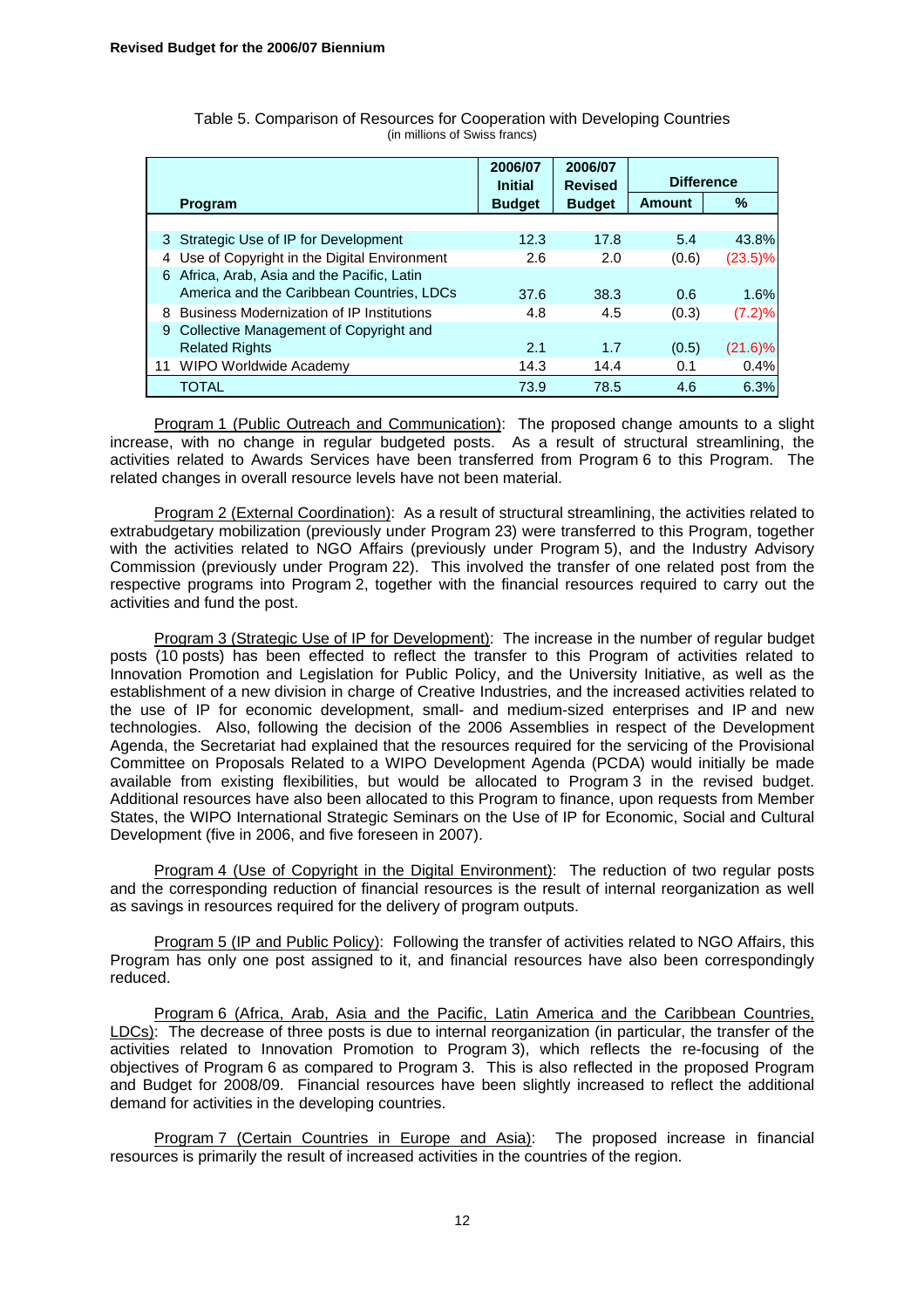Program 8 (Business Modernization of IP Institutions): The activities of this Program have necessitated the allocation of one additional regular post, with the corresponding financial resources. This has, however, been offset by efficiency gains achieved in non-personnel expenses, resulting in an overall decrease in the financial resources required by the Program.

Program 9 (Collective Management of Copyright and Related Rights): The decrease in the number of posts (one post less) is due to internal re-organization. In spite of this, the Program will be able to deliver a higher level of activities than originally planned.

Program 10 (IPR Enforcement): Following the third session of the Global Conference on Combating Counterfeiting and Piracy in January 2007, the resources of the Program have been increased to meet accelerating demand for activities. Consultancy services are backing the program in addition to regular budgeted posts.

Program 11 (WIPO Worldwide Academy): The additional activities assigned to this Program, related to Distance Learning and Outreach, have been absorbed with a lower number of posts than initially envisaged. Internal reorganization has resulted in the transfer out of four regular posts, as offset by the provision of consultancy resources. There are no significant variations in the level of resources allocated, as the incremental demand has been satisfied within the initially allocated level of resources due to efficient work.

Program 12 (Law of Patents): A slight decrease in non-personnel resources is offset by an adjustment in personnel costs, resulting in an overall stable budget.

Program 13 (Law of Trademarks, Industrial Designs and Geographical Indications): The reduction in the number of posts initially budgeted in this Program is explained by internal reorganizations.

Program 14 (Law of Copyright and Related Rights): The proposed financial resources for this Program currently do not include the financial resources necessary to hold a diplomatic conference in 2007. Should Member States decide to hold a conference before the end of the biennium, the costs will be covered from a transfer from currently unallocated resources.

Program 15 (Traditional Knowledge, Traditional Cultural Expressions and Genetic Resources): The increase in financial resources is explained by increased demand for substantive and logistical support for national, regional and interregional policy processes, at the request of Member States, in relation to the protection of traditional knowledge (TK), traditional cultural expressions (TCEs) and genetic resources (GEs).

Program 16 (Administration of the PCT System): The increase indicated in the number of posts under this Program is the result of the allocation of the flexibility posts, which is, in turn, a consequence of the higher than estimated number of applications under the PCT. A significant part of the increase in financial resources is due to the increased volumes of outsourced translation work for PCT-related documents, due to higher than expected workload, resulting from certain rule changes that came into effect in 2004 and the need to engage in other language-related activities, notably terminology. Additional resources were also required for the PCT Information Systems area.

Program 17 (PCT Reform): The addition of one regular post was required for the delivery of activities under this Program. The financial impact of this increase has been offset by a decrease in the corresponding consultancy costs.

Program 18 (Madrid, The Hague and Lisbon Registration Systems): The increase in the level of financial resources is primarily due to the allocation of the flexibility posts, which is, in turn, related to the higher than estimated number of applications under the Madrid system. The activities under the Program required additional resources for short-term staff and SSAs for the provision of translation services. The increase is moderated to some extent by the transfer of the International Registrations' IT Systems to Program 27, offset by higher expenditure on Information and Promotion.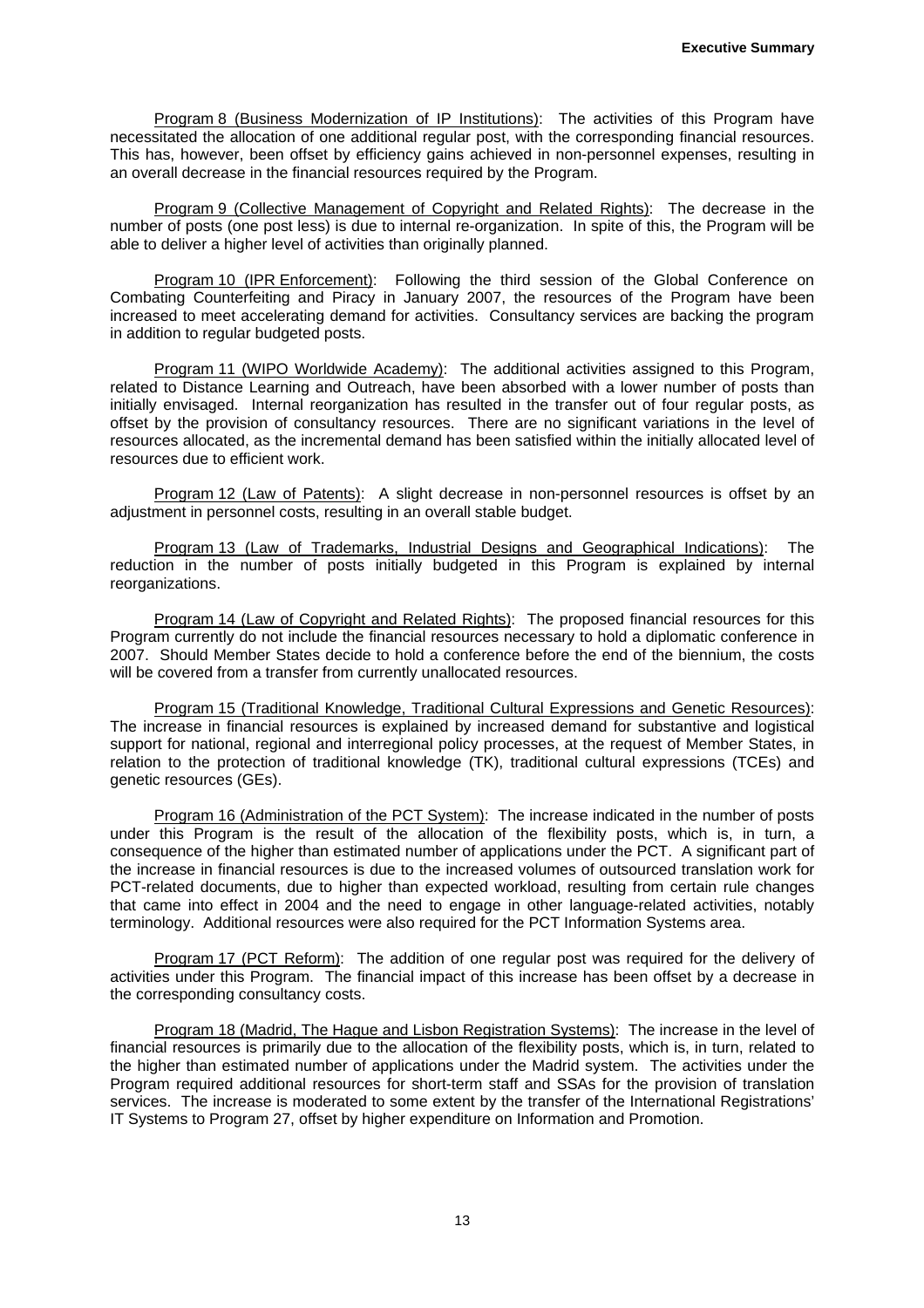Program 19 (Patent Information, Classification and IP Standards): The addition of one regular post was required for the delivery of activities under this Program. The financial impact of this increase has been offset somewhat by a decrease in funds for short-term staff, but higher expenditures are expected for the biennium in the area of Patent Information, Classification and IP Standards, including related IT Operations and Support.

Program 20 (International Classifications in the Field of Trademarks and Industrial Designs): Slight reduction of financial resources was due to efficiency gains.

Program 21 (Arbitration and Mediation and Domain Names Policies and Procedures): Higher expenditure is expected as a result of higher than estimated demand for the Domain Name Dispute Resolution Activities. Resources have been increased accordingly.

Program 22 (Direction and Executive Management): Lower expenditure levels have resulted primarily from not having held the Policy Advisory Commission. The budget is proposed to be adjusted accordingly.

Program 23 (Budget Control and Resource Mobilization): The proposed increase is mainly related to the decision of the 2005 Assemblies to charge to this Program the cost of the Audit Committee (this was decided after the initial budget had been finalized) and the request for the resources to cover the estimated cost of outside expertise in respect of the introduction of IPSAS and the initial phase of the planned project for the introduction of an enterprise resource planning (ERP) system for the Organization. Extrabudgetary resource mobilization activities, together with one regular post, have been transferred out to Program 2, and another post has been transferred to Program 6. The transfers of the two posts have been compensated for by the allocation of two posts under the PCT flexibility clause.

Program 24 (Internal Oversight): The increase in regular posts for this Program reflects the proposal of the Director General to create two new posts for the Internal Oversight and Audit Division, to strengthen the implementation of the WIPO Internal Audit Charter. It is also proposed to increase resources for activities to be outsourced, pending filling of the new posts.

Program 25 (Human Resources Management): The activities under this Program have necessitated the allocation of two additional posts (one of which is sourced from the flexibility posts), with the corresponding increase in financial resources. The latter has been partly offset by lower costs due to the transfer of the Ombudsman's activities to Program 22. The increased demand on the Program is linked to the preparation and monitoring of the desk-to-desk assessment project and the elaboration of a revised human resource policy for the Organization. The revised budget of this Program includes an amount of 0.3 million Swiss francs to cover the expenditure that may be incurred by the Organization in 2007 following the judgment of the Administrative Tribunal of the International Labour Organisation (ILO) in respect of the WIPO (closed) Pension Fund.

Program 26 (Financial Operations): The activities under this Program have necessitated the allocation of three additional posts (one of which is sourced from the flexibility posts), with the corresponding increase in financial resources. This is directly linked to the additional income from PCT and Madrid, which creates additional workload for the Finance Department.

Program 27 (Information Technology): The activities under this Program have necessitated the allocation of five additional posts (two of these are sourced from the flexibility posts to reflect the increased workload in respect of the PCT IT activities), with the corresponding increase in financial resources. Upward adjustments have also had to be made to the level of financial resources in order to absorb the IT activities related to the Madrid, The Hague and Lisbon systems transferred from Program 18.

Program 28 (Conference, Language, Printing and Archives): The reduction in regular posts reflects increasing reliance on outsourced services for translation. One additional post was created under the flexibility clause for PCT.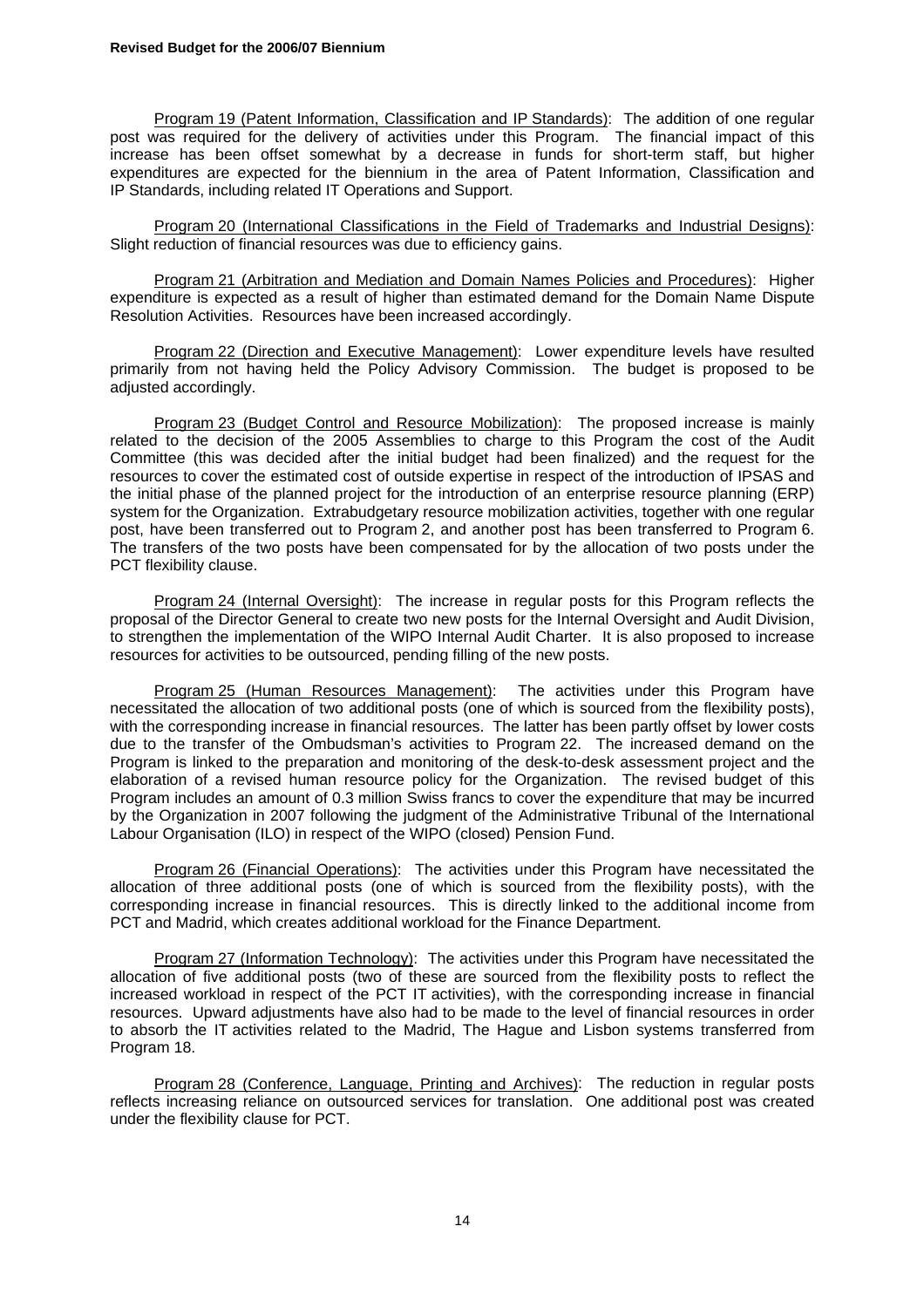<span id="page-14-0"></span>Program 29 (Premises Management): The increase in number of posts, including three security posts, is slightly offset by decrease in short-term resources. Initial estimates for rental costs have been revised down due to the ability to relocate staff, as of July 2, 2007, into owned premises, vacating the Giuseppe Motta premises.

Program 30 (Travel and Procurement): The Program activities required the allocation of seven additional posts (two of these are sourced from the flexibility posts, to reflect the increased workload in respect of PCT activities) following the comprehensive reform of the procurement system of the Organization in 2006. The lowering of thresholds, above which international tender and request for proposals (RFP) is required, has significantly increased the time and resource requirements for processing the relevant procurement requests. The cost of the Travel Unit remains stable.

Program 31 (The New Construction): A significant budget reduction was necessitated by the change in the timelines for the start of the planned construction work. This has resulted in lack of interest expenses, as well as lower expenditures for the project Pilot.

# **VI. REVISED FINANCIAL OVERVIEW FOR 2006/07**

33. The revised financial overview for the 2006/07 biennium is shown in Table 6 below. As Table 6 shows, the financial situation of the Organization remains healthy, with revised estimates for income in the 2006/07 biennium at 595.1 million Swiss francs (or 12.1% over the initial estimates for the period) and revised estimates for expenditure at 562.1 million Swiss francs (or 5.9% over the initial estimates).

34. As Table 6 also shows, a surplus of 33.0 million Swiss francs is expected at the end of 2007, thus bringing the total level of the reserves of the Organization (Reserve and Working Capital Funds) to 159.9 million Swiss francs<sup>[3](#page-14-0)</sup>. This figure is 55.5 million Swiss francs above the average target level of approximately 18% of biennial expenditure, as established by the Member States in the year 2000 (104.4 million Swiss francs). It is also above the target level of 25% of biennial expenditure recommended by the External Auditor in his report on the accounts of the 2004/05 biennium (this hypothetical 25% target being 140.5 million Swiss francs).

35. For a discussion of the mid-term financial scenario of the Organization, and the possible utilization of the surplus expected to be generated in the 2006/07 biennium, please refer to the proposed Program and Budget for 2008/09 (document WO/PBC/11/6).

|                        | 2004/05       | 2006/07        | 2006/07        | <b>Difference</b> |        |
|------------------------|---------------|----------------|----------------|-------------------|--------|
|                        | <b>Actual</b> | <b>Initial</b> | <b>Revised</b> | <b>Amount</b>     | %      |
| Income                 | 522.7         | 531.0          | 595.1          | 64.1              | 12.1%  |
| <b>Expenditure</b>     | 511.2         | 531.0          | 562.1          | 31.1              | 5.9%   |
| Surplus/(Deficit)      | 11.5          | 0.0            | 33.0           | 33.0              |        |
| Reserve*               | 127.0         | 100.8          | 159.9          | 59.1              | 58.7%  |
| Reserve Target         | 92.0          | 95.6           | 104.4          | 8.8               | 9.2%   |
| <b>Reserve Balance</b> | 34.9          | 5.2            | 55.5           | 50.3              | 963.5% |

| Table 6. Revised Financial Overview for 2006/07 |
|-------------------------------------------------|
| (in millions of Swiss francs)                   |

\*Reserves and Working Capital Funds (RWCF)

#### [Annexes follow]

 $\overline{a}$ 3 This amount includes the estimated surplus of the Madrid Union for the 2006/07 biennium. The Madrid Union Assembly is the competent body to determine whether this surplus should be wholly or partly distributed to Member States of the Union or allocated to investments for the Madrid system. A proposal to this effect will be submitted to the Assembly of the Madrid Union in September 2007.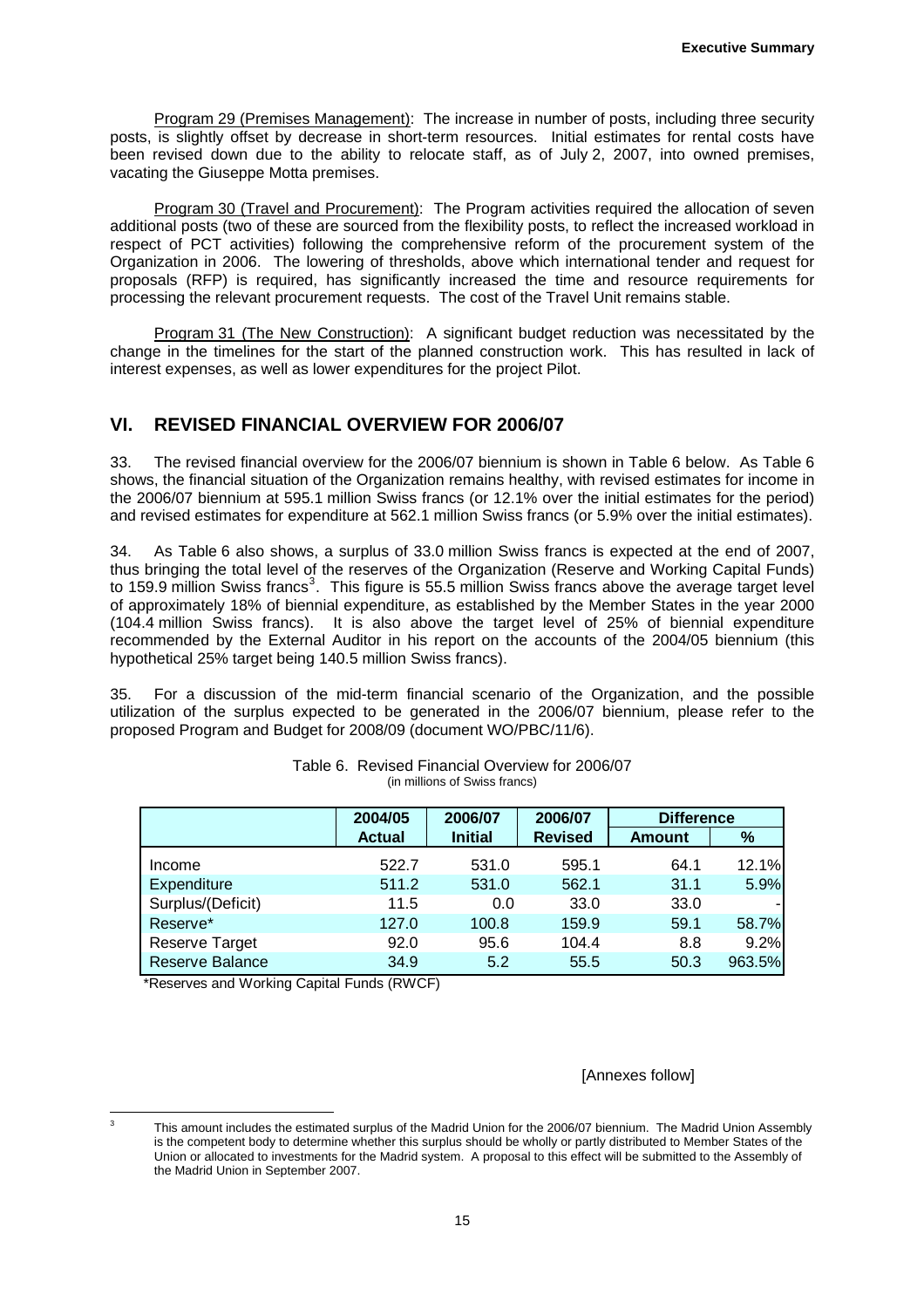**Revised Budget for the 2006/07 Biennium**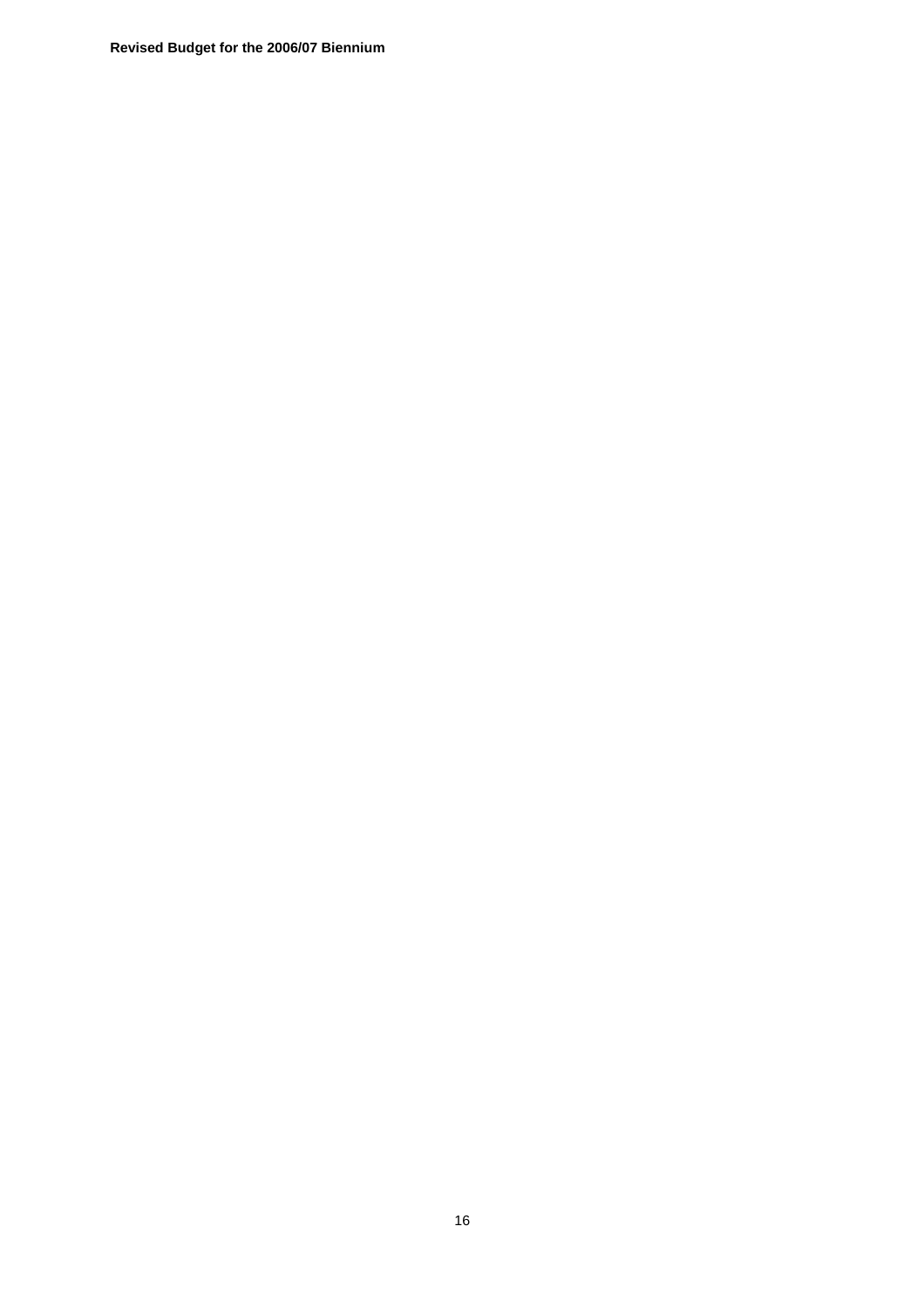# ANNEX I

| 2006/07 Revised Budget, by Objects of Expenditure |
|---------------------------------------------------|
| (in thousands of Swiss francs)                    |

|                                                                    | 2006/07        | 2006/07        | <b>Difference</b> |          |
|--------------------------------------------------------------------|----------------|----------------|-------------------|----------|
|                                                                    | <b>Initial</b> | <b>Revised</b> | <b>Amount</b>     | %        |
|                                                                    | <b>Budget</b>  | <b>Budget</b>  |                   |          |
| A. Personnel Resources                                             |                |                |                   |          |
| Posts                                                              | 292,110        | 315,684        | 23,574            | 8.1%     |
| Short-term Employees                                               | 45,394         | 48,556         | 3,162             | 7.0%     |
| Consultants                                                        | 12,600         | 10,587         | (2,013)           | $-16.0%$ |
| <b>Special Service Agreements</b>                                  | 3,799          | 6,304          | 2,505             | 66.0%    |
| Total, A                                                           | 353,903        | 381,131        | 27,228            | 7.7%     |
| <b>B. Non-personnel Resources</b><br><b>Travel and Fellowships</b> |                |                |                   |          |
| <b>Staff Missions</b>                                              | 8,123          | 11,863         | 3,740             | 46.0%    |
| <b>Third-party Travel</b>                                          | 18,023         | 23,725         | 5,702             | 31.6%    |
| Fellowships                                                        | 3,752          | 4,980          | 1,228             | 32.7%    |
| <b>Contractual Services</b>                                        |                |                |                   |          |
| Conferences                                                        | 5,321          | 5,934          | 613               | 11.5%    |
| Experts' Honoraria                                                 | 2,654          | 2,035          | (619)             | $-23.3%$ |
| Publishing                                                         | 5,865          | 1,956          | (3,909)           | $-66.6%$ |
| Other<br><b>Operating Expenses</b>                                 | 36,806         | 51,082         | 14,276            | 38.8%    |
| Premises & Maintenance                                             | 64,412         | 55,435         | (8,977)           | $-13.9%$ |
| Communication & Other<br><b>Equipment and Supplies</b>             | 7,523          | 10,839         | 3,317             | 44.1%    |
| Furniture & Equipment                                              | 10,409         | 3,883          | (6, 526)          | $-62.7%$ |
| Supplies & Materials                                               | 8,952          | 7,577          | (1,376)           | $-15.4%$ |
| Total, B                                                           | 171,840        | 179,309        | 7,469             | 4.3%     |
| C. Unallocated                                                     | 5,257          | 1,702          | (3, 555)          | $-67.6%$ |
| <b>TOTAL</b>                                                       | 531,000        | 562,142        | 31,142            | 5.9%     |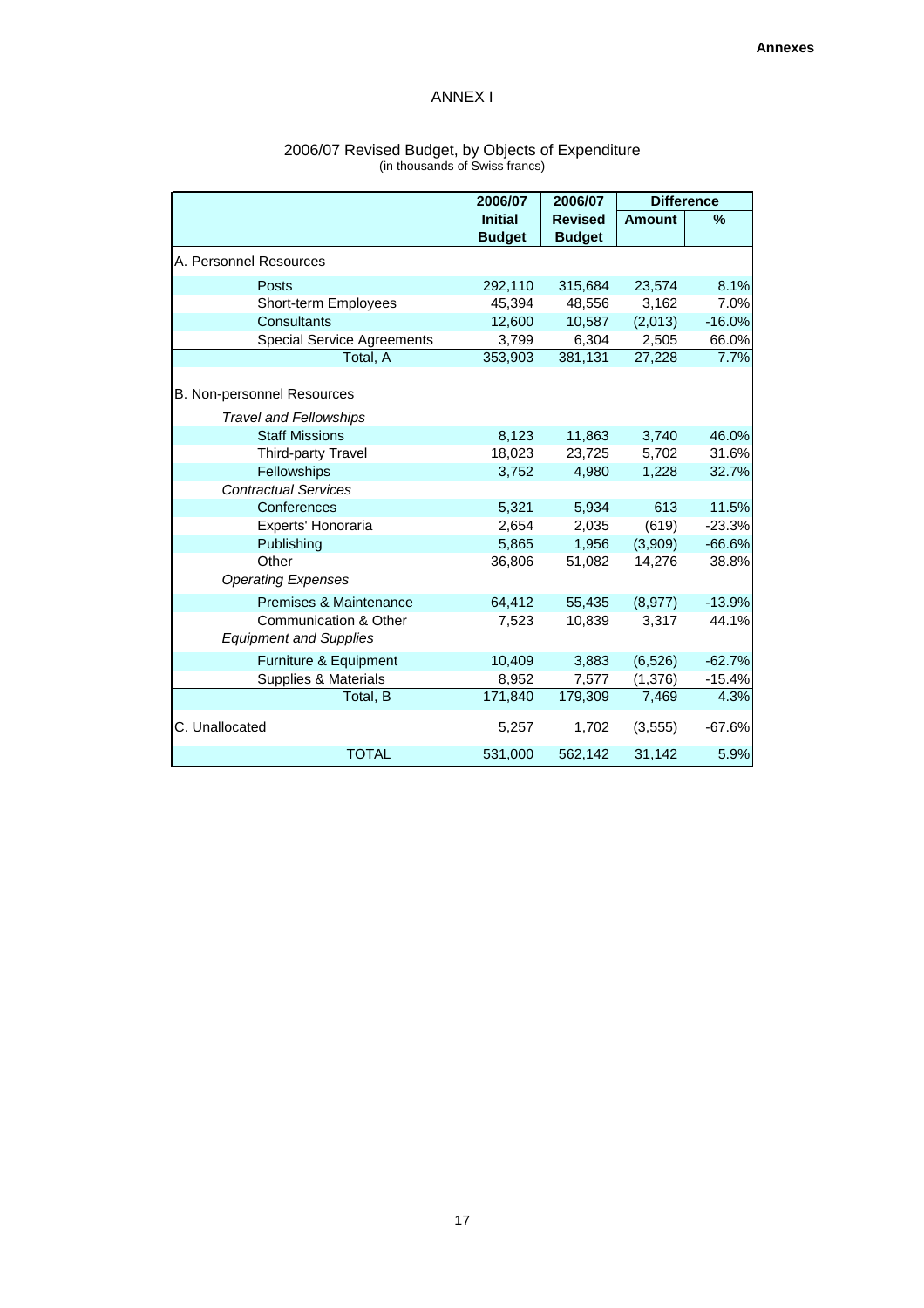#### ANNEX II

### 2006/07 Revised Budget and Number of Posts by Program (in thousands of Swiss francs)

|                                                                                       |                  |                | <b>Difference</b>          |            |                |                 |                          |  |
|---------------------------------------------------------------------------------------|------------------|----------------|----------------------------|------------|----------------|-----------------|--------------------------|--|
|                                                                                       |                  |                | <b>Revised vs. Initial</b> |            | 2006/07        | As at End       |                          |  |
|                                                                                       |                  |                | <b>Budget</b>              |            | <b>Initial</b> | <b>February</b> |                          |  |
|                                                                                       | 2006/07          | 2006/07        |                            |            | <b>Budget</b>  | 2007            |                          |  |
|                                                                                       | <b>Initial</b>   | <b>Revised</b> |                            |            | (No. of        | (No. of         | <b>Difference</b>        |  |
|                                                                                       | <b>Budget</b>    | <b>Budget</b>  | <b>Amount</b>              | %          | posts)         | posts)*         | (No. of posts)           |  |
| 1 Public Outreach and Communication                                                   | 13,280           | 13,428         | 148                        | 1.1%       | 25             | 25              |                          |  |
| 2 External Coordination                                                               | 10.743           | 10.935         | 192                        | 1.8%       | 14             | 15              | $\mathbf{1}$             |  |
| 3 Strategic Use of IP for Development                                                 | 12,347           | 17,759         | 5,412                      | 43.8%      | 22             | 32              | 10                       |  |
| 4 Use of Copyright in the Digital Environment                                         | 2,608            | 1,995          | (613)                      | $(23.5)\%$ | 5              | 3               | (2)                      |  |
| 5 IP and Public Policy                                                                | 1,608            | 743            | (865)                      | $(53.8)\%$ | $\overline{2}$ | $\mathbf{1}$    | (1)                      |  |
| 6 Africa, Arab, Asia and the Pacific, Latin America and the Caribbean                 | 37,649           | 38,250         | 601                        | 1.6%       | 49             | 46              | (3)                      |  |
| Countries, LDCs                                                                       |                  |                |                            |            |                |                 |                          |  |
| 7 Certain Countries in Europe and Asia                                                | 4,530            | 5,015          | 485                        | 10.7%      | 8              | 8               | $\overline{a}$           |  |
| 8 Business Modernization of IP Institutions                                           | 4,843            | 4,495          | (348)                      | (7.2)%     | 6              | $\overline{7}$  | $\mathbf{1}$             |  |
| Collective Management of Copyright and Related Rights<br>9                            | 2,114            | 1,656          | (458)                      | $(21.6)\%$ | $\overline{4}$ | 3               | (1)                      |  |
| 10 IPR Enforcement                                                                    | 2,966            | 3,113          | 147                        | 5.0%       | $\overline{7}$ | 5               | (2)                      |  |
| 11 WIPO Worldwide Academy                                                             | 14,327           | 14,382         | 55                         | 0.4%       | 17             | 13              | (4)                      |  |
| 12 Law of Patents                                                                     | 2,996            | 3,001          | 5                          | 0.2%       | 5              | 5               | $\overline{\phantom{a}}$ |  |
| 13 Law of Trademarks, Industrial Designs and Geographical Indications                 | 4,954            | 3,806          | (1, 148)                   | $(23.2)\%$ | 8              | $\overline{4}$  | (4)                      |  |
| 14 Law of Copyright and Related Rights                                                | 5,683            | 5,919          | 236                        | 4.2%       | 8              | 8               | $\blacksquare$           |  |
| 15 TK, Traditional Cultural Expressions and Genetic Resources                         | 4,649            | 5,889          | 1,240                      | 26.7%      | $6\phantom{1}$ | $\overline{7}$  | $\mathbf{1}$             |  |
| 16 Administration of the PCT System                                                   | 144,445          | 161,312        | 16,867                     | 11.7%      | 337            | 348             | 11                       |  |
| 17 PCT Reform                                                                         | 2,301            | 2,577          | 276                        | 12.0%      | $\overline{4}$ | 5               | $\mathbf{1}$             |  |
| 18 Madrid, The Hague and Lisbon Registration Systems                                  | 41,949           | 47,569         | 5,620                      | 13.4%      | 100            | 113             | 13                       |  |
| 19 Patent Information, Classification and IP Standards                                | 5,459            | 6,924          | 1,465                      | 26.8%      | 15             | 16              | $\mathbf{1}$             |  |
| 20 International Classifications in the Field of Trademarks and Industrial<br>Designs | 1,270            | 1,123          | (147)                      | (11.6)%    | 3              | 3               | $\overline{a}$           |  |
| 21 Arbitration and Mediation Services and Domain Names Policies and<br>Procedures     | 6,519            | 7,013          | 494                        | 7.6%       | 13             | 13              | $\blacksquare$           |  |
| 22 Direction and Executive Management                                                 | 13,977           | 12,855         | (1, 122)                   | (8.0)%     | 26             | 27              | 1                        |  |
| 23 Budget Control and Resource Mobilization                                           | 4,513            | 6,444          | 1,931                      | 42.8%      | 10             | 10              | $\overline{a}$           |  |
| 24 Internal Oversight                                                                 | 1,781            | 2,060          | 279                        | 15.6%      | 5              | $\overline{7}$  | $\overline{2}$           |  |
| 25 Human Resources Management                                                         | 15,725           | 17,085         | 1,360                      | 8.6%       | 37             | 39              | $\overline{2}$           |  |
| 26 Financial Operations                                                               | 11,265           | 12,027         | 762                        | 6.8%       | 30             | 33              | 3                        |  |
|                                                                                       |                  |                |                            |            |                |                 | 5                        |  |
| 27 Information Technology                                                             | 38,978<br>40,800 | 43,710         | 4,732<br>1,015             | 12.1%      | 46             | 51              |                          |  |
| 28 Conference, Language, Printing and Archives                                        |                  | 41,815         |                            | 2.5%       | 84             | 78              | (6)                      |  |
| 29 Premises Management                                                                | 58,751           | 56,268         | (2, 483)                   | (4.2)%     | 25             | 30              | 5                        |  |
| 30 Travel and Procurement                                                             | 8,082            | 9,758          | 1,676                      | 20.7%      | 14             | 21              | $\overline{7}$           |  |
| 31 The New Construction                                                               | 4,631            | 1,515          | (3, 116)                   | (67.3)%    | ÷.             | $\blacksquare$  | ÷.                       |  |
| Total                                                                                 | 525,743          | 560,440        | 34,697                     | 6.6%       | 935            | 976             | 41                       |  |
| Unallocated                                                                           | 5,257            | 1,702          | (3, 555)                   | (67.6)%    | $\blacksquare$ | 13              | 13                       |  |
| <b>GRAND TOTAL</b>                                                                    | 531,000          | 562,142        | 31,142                     | 5.9%       | 935            | 989             | 54                       |  |

 \* These figures formed the basis for the personnel cost calculations for the 2006/07 Revised Budget. The Secretariat has undertaken to cease the practice of transferring individuals with their posts across programs upon completion of the desk-to-desk assessment. Pending the consideration and approval of any recommendations to be presented from this assessment, the internal redeployment of staff with their posts has continued to be approved by the Director General on a selective basis. Accordingly, the end 2007 allocation of posts and related personnel costs by program may change compared to the table presented above.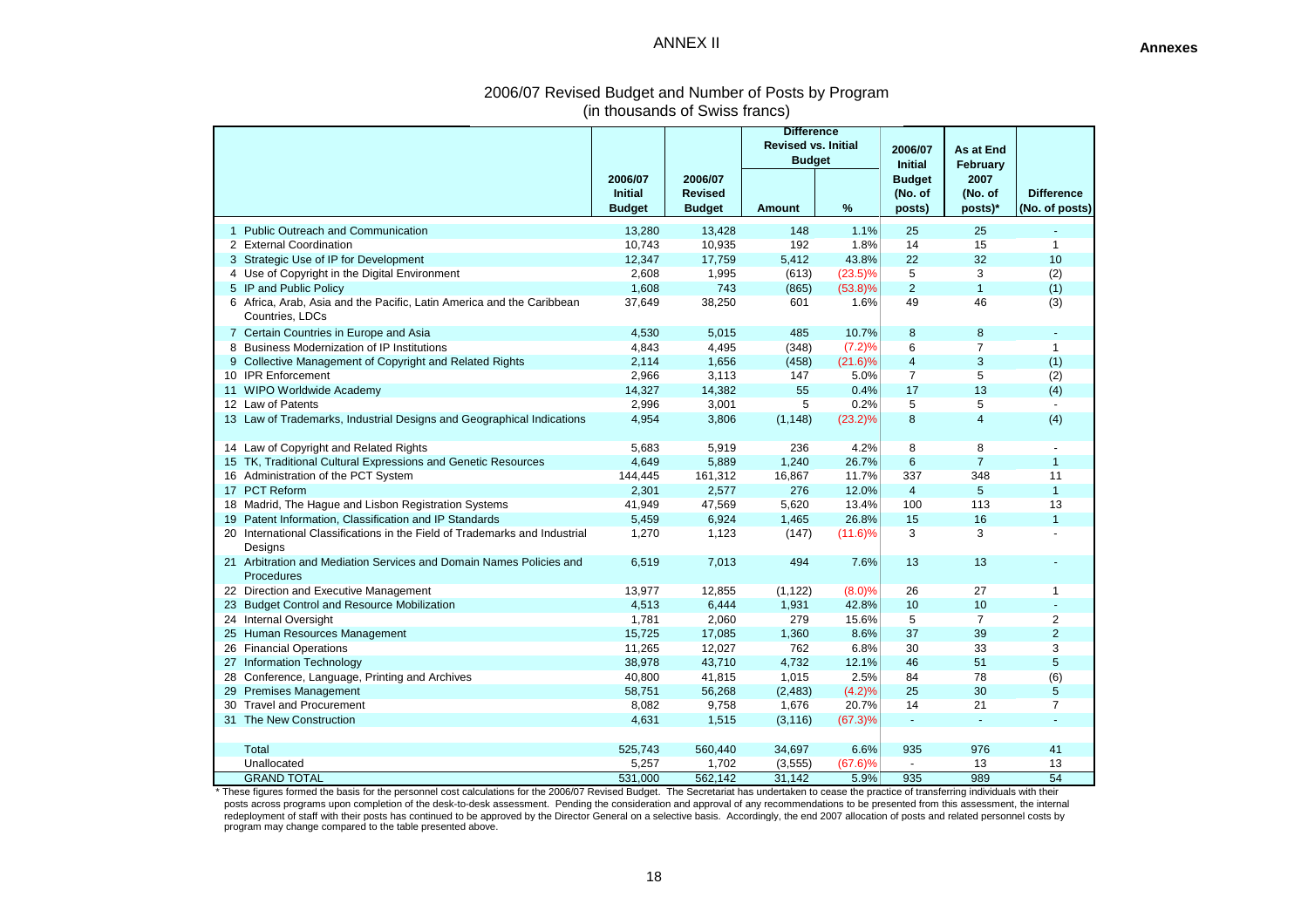#### ANNEX III

#### 2006/07 Revised Financial Overview, Income and Budget by Union

|                        | <b>CF Unions</b> |      | <b>PCT Union</b> |      | <b>Madrid Union</b> |      | <b>Hague Union</b> |      | Other                   |     | Total   |      |  |
|------------------------|------------------|------|------------------|------|---------------------|------|--------------------|------|-------------------------|-----|---------|------|--|
|                        | Amount           | %    | Amount           | $\%$ | Amount              | %    | Amount             | %    | $\frac{9}{6}$<br>Amount |     | Amount  | %    |  |
|                        |                  |      |                  |      |                     |      |                    |      |                         |     |         |      |  |
| <b>RWCF, End 2005</b>  | 21.760           |      | 87.746           |      | 17.053              |      | 355                |      | 41                      |     | 126.955 |      |  |
| 2006/07 Income         | 36.489           |      | 456.083          |      | 92.361              |      | 5.605              |      | 4.572                   |     | 595.110 |      |  |
| 2006/07 Expenditure    | 35,855           |      | 432.265          |      | 83.497              |      | 5.110              |      | 5.415                   |     | 562.142 |      |  |
| <b>Surplus/Deficit</b> | 633              |      | 23.818           |      | 8.864               |      | 495                |      | $-843$                  |     | 32.968  |      |  |
| <b>RWCF, End 2007</b>  | 22.393           |      | 111.564          |      | 25.917              |      | 850                |      | $-802$                  |     | 159.923 |      |  |
| RWCF, Target           | 17.928           | 50.0 | 64,840           | 15.0 | 20.874              | 25.0 | 767                | 15.0 |                         | n/a | 104.408 | 18.6 |  |
| <b>Balance</b>         | 4,465            |      | 46.724           |      | 5.043               |      | 84                 |      | $-802$                  |     | 55.514  |      |  |

## Table III/1. 2006/07 Revised Financial Overview by Union (in thousands of Swiss francs)

\*Reserves and Working Capital Funds (RWCF)

### Table III/2. 2006/07 Revised Income by Union (in thousands of Swiss francs)

|                     | <b>CF Unions</b> |        | <b>PCT Union</b> |               | <b>Madrid Union</b> |       | <b>Hague Union</b> |                  | Other  |        | Total   |               |  |
|---------------------|------------------|--------|------------------|---------------|---------------------|-------|--------------------|------------------|--------|--------|---------|---------------|--|
|                     | Amount           | $%$ of | Amount           | $%$ of        | Amount              | % of  | Amount             | $%$ of           | Amount | $%$ of | Amount  | $%$ of        |  |
|                     |                  | union  | total            |               |                     | total |                    | total            |        | total  |         | total         |  |
| Contributions       | 34.500           | 94.6   | ۰                |               |                     |       |                    | <b>100</b>       |        |        | 34.500  | 5.8           |  |
| Fees                |                  |        | 445.300          | 97.6          | 87.273              | 94.5  | 4.927              | 87.9             | 10     | 0.2    | 537.510 | 90.3          |  |
| Interest            | .059             | 2.9    | 9.883            | $2.2^{\circ}$ | .988                | 2.2   | 108                | 1.9 <sub>1</sub> | 62     | 1.4    | 13.100  | $2.2^{\circ}$ |  |
| <b>Publications</b> | 430              | 1.2    | 400              | 0.1           | 2.100               | 2.3   | 70                 | 1.2              |        |        | 3.000   | 0.5           |  |
| Other Income        | 500              | 1.4    | 500              | 0.1           | 1.000               | 1.1   | 500                | 8.9              | 4.500  | 98.4   | 7.000   | 1.2           |  |
| <b>TOTAL</b>        | 36.489           | 100.0  | 456.083          | 100.0         | 92.361              | 100.0 | 5.605              | 100.0            | 4.572  | 100.0  | 595.110 | 100.0         |  |

 Tables III/1-3 show estimated income, expenditure, and overall results by Union, respectively. Adjustments to the methodology for calculating these shares are under preparation for the Program and Budget for 2008/09 (document WO/PBC/11/6) and will be presented in further detail in that document. However, it was considered that the mechanical application of the current methodology (as presented in the Program and Budget for 2006/07 (Publication No. 3603/PB0607)), which was approved in the context of the approval of the 2002/03 Program and Budget, may result in inaccuracies for the indicative calculation of results by Union for this current biennium. Accordingly, some minor changes are proposed in this revised budget in order to more objectively and transparently reflect the principles underlying the applied methodology.

Income, as reflected in Annex III/2, has been allocated to Unions on the following basis:

- $\triangleright$  Estimated contributions and fee income are entirely attributed to the respective Union generating the income.
- $\geq$  Estimated interest income is allocated to Unions on the basis of the relative ratio of the sum of (i) the opening reserve balance for the Union and (ii) the income estimated to be earned in the current biennium for the Union to (iii) the total income estimated to be earned (less the interest).
- $\triangleright$  Estimated income from publications is attributed to the respective Unions on the basis of their expected share of the sale of publications.
- $\triangleright$  Specific elements of other income, where the source of income is clearly attributable to one specific Union, are allocated to that Union, and the balance is allocated to the Unions on an equal share basis.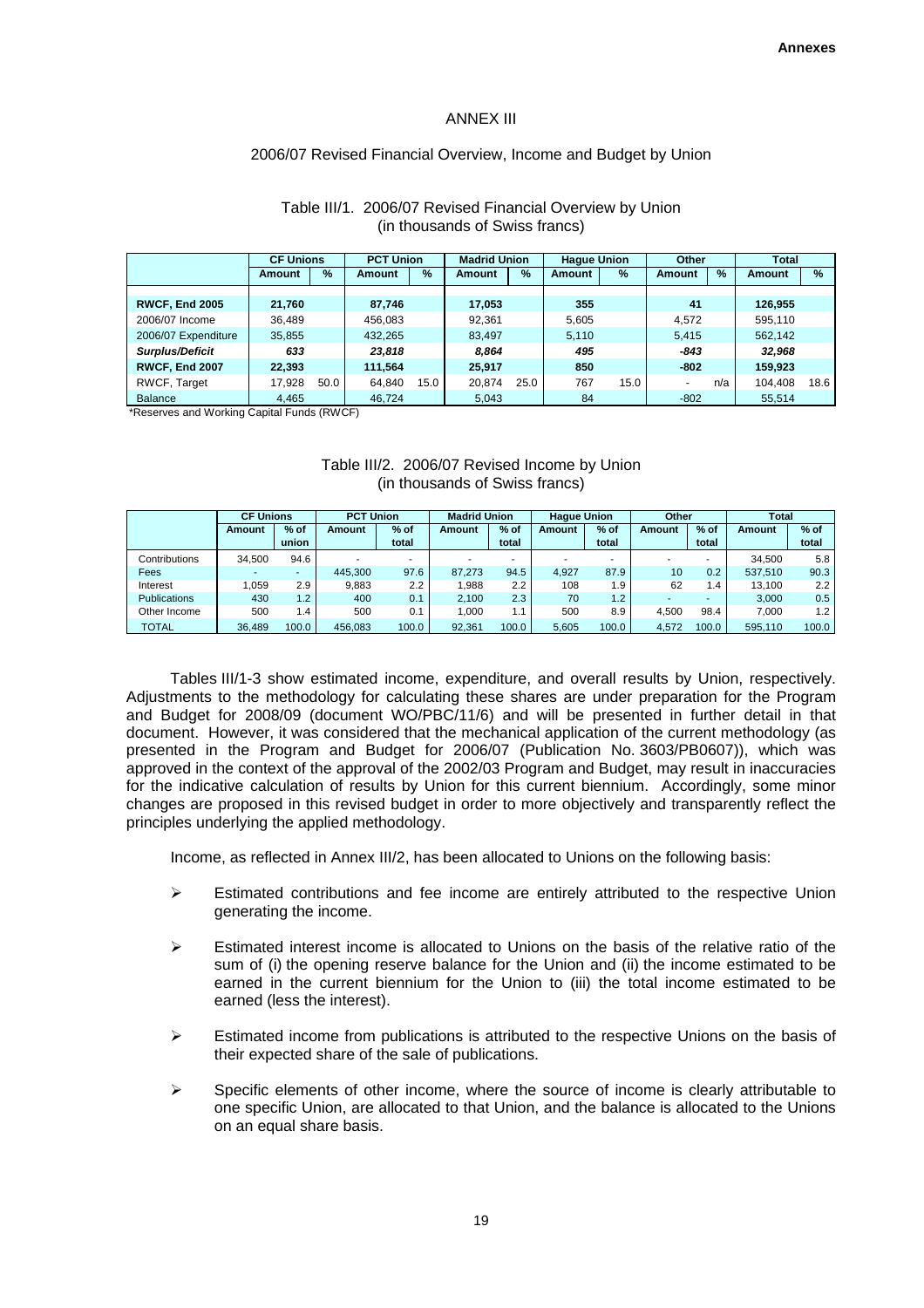<span id="page-19-0"></span> The following are the underlying principles in respect of the changes currently being proposed for the allocation of expenditures.

- ¾ The methodology applied to derive the overall estimated Union expenditures for 2006/07 in the initial budgets rests on the key principles of (i) aggregating "bottom-up" Program expenditures as proposed, in order to derive the share of each out of the total; (ii) establishing overall Union expenditure estimates at a level which ensures that the minimum target reserve levels are met for each Union as defined in document A/35/15, paragraph 151(b); and (iii) attributing shares of three groups of expenditures to each Program and Union from the derived Union total for: *Management and Support* related activities, *Union Specific* activities and *Other* activities.
- $\triangleright$  For the revised calculation of expenditures by Program and Union, the Program keys used in the initial budget for 2006/07 were maintained at their initial budget levels for the allocation of *Management and Support* related activities, as well as the *Union Specific* activities (i.e., these keys were not re-calculated as was the practice in previous biennia).
- $\triangleright$  The principle for the allocation of expenditures under Other activities<sup>[4](#page-19-0)</sup> is proposed to be modified to ensure a more equitable distribution of these expenditures, driven by the respective Unions' "capacity to pay". This is defined as the difference between (i) the respective Union's projected available resources (reserves plus income earned in the biennium), and (ii) the Union's other allocated expenses and minimum reserve requirements ("reserve target floor"). The reserve target floor's calculation is based on the reserve requirements of the prior biennium's expenditures.

 The above-proposed adjustment in methodology presents the following advantages over the mechanical application of the methodology used in the initial budget to the revised budget figures.

- $\triangleright$  The allocated Union expenditures are derived as the sum of the allocated expenditures by Programs, rather than as a pre-defined overall Union expenditure estimates which is then distributed to Programs. This presents a more objective and transparent calculation This presents a more objective and transparent calculation methodology which, nevertheless, remains consistent with the principles of allocation endorsed by Member States within the context of the approval of the 2002/03 Program and Budget.
- ¾ The allocation of *Other* activities across Unions is driven by the "capacity to pay" of the respective revenue-generating Unions, thus establishing a mechanism to ensure that required target reserve levels are met as required by Member States and that these expenditures are allocated in line with the revenue-generating capacity of Unions.

 Member States' attention is drawn to the fact that this methodology continues to remain a simple tool to provide indicative estimates of expenditure by Union, based on the approved principle of maintaining reserve target levels for each. It is not an accounting tool and therefore will not reflect actual results of Unions; these results could significantly deviate from accounting results, if the expenditures of Unions were recorded at the transaction level by Program and Union.

 $\overline{A}$ 

calculated as the total of the costs for Programs 3, 4, 6, 7, 8, 9, 10, 11 and 15, totaling 92.6 million Swiss francs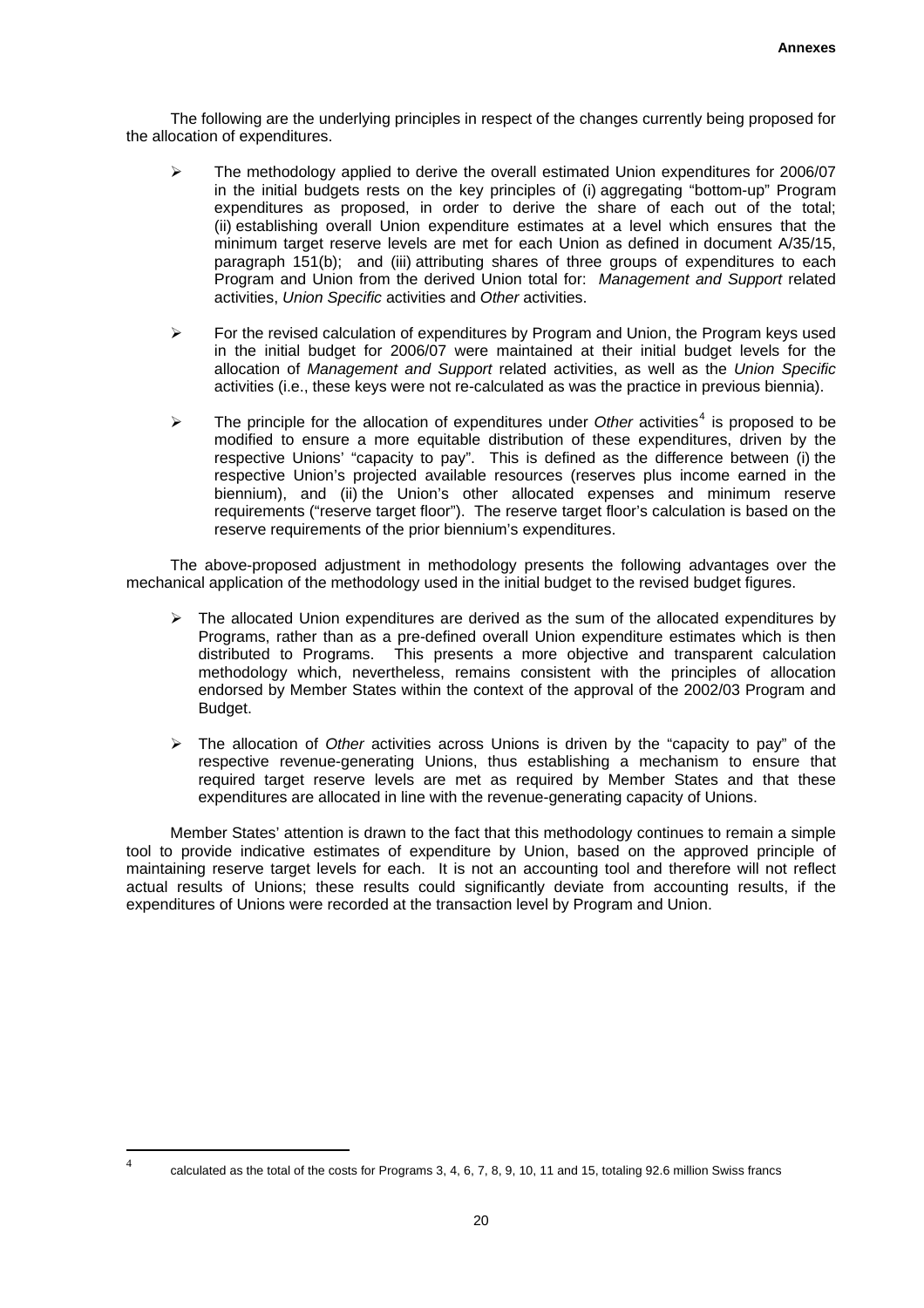#### TABLE III/3

#### 2006/07 Revised Budget by Program and Union (in thousands of Swiss francs)

|                                                      | <b>Contribution-financed</b><br><b>Unions</b> |            | <b>PCT Union</b> |                  |              | <b>Madrid Union</b>      |        |                |                | <b>Hague Union</b>       |                |                          | Other          |               | Total                    |                  |                |             |
|------------------------------------------------------|-----------------------------------------------|------------|------------------|------------------|--------------|--------------------------|--------|----------------|----------------|--------------------------|----------------|--------------------------|----------------|---------------|--------------------------|------------------|----------------|-------------|
|                                                      |                                               |            |                  |                  |              |                          |        |                |                |                          |                |                          |                |               |                          |                  |                |             |
|                                                      | Amount                                        | $%$ of     | $%$ of           | Amount           | $%$ of       | % of                     | Amount | $%$ of         | % of           | Amount                   | $%$ of         | % of                     | <b>Amount</b>  | % of          | $%$ of                   | Amount           | % of           | $%$ of      |
|                                                      |                                               | prog       | union            |                  | prog         | union                    |        | prog           | union          |                          | prog           | union                    |                | prog          | union                    |                  | prog           | union       |
| 1 Public Outreach and Communication                  | 916                                           | 6.8        | 2.6              | 10,609           | 79.0         | 2.5                      | 1,602  | 11.9           | 1.9            | 154                      | 1.1            | 3.0                      | 148            | 1.1           | 2.7                      | 13,428           | 100.0          | 2.4         |
| 2 External Coordination                              | 746                                           | 6.8        | 2.1              | 8.475            | 77.5         | 2.0                      | 1.469  | 13.4           | 1.8            | 125                      | 1.1            | 2.5                      | 120            | 1.1           | 2.2                      | 10,935           | 100.0          | 1.9         |
| 3 Strategic Use of IP for Development                | 1,265                                         | 7.1        | 3.5              | 13,980           | 78.7         | 3.2                      | 2.493  | 14.0           | 3.0            |                          | ÷.             | $\omega$ .               | 20             | 0.1           | 0.4                      | 17,759           | 100.0          | 3.2         |
| 4 Use of Copyright in the Digital Environment        | 142                                           | 7.1        | 0.4              | 1,571            | 78.7         | 0.4                      | 280    | 14.0           | 0.3            | $\overline{\phantom{a}}$ | $\blacksquare$ | $\sim$                   | $\overline{2}$ | 0.1           | 0.0                      | 1,995            | 100.0          | 0.4         |
| 5 IP and Public Policy                               | 51                                            | 6.8        | 0.1              | 576              | 77.5         | 0.1                      | 100    | 13.4           | 0.1            | 8                        | 1.1            | 0.2                      | 8              | 1.1           | 0.2                      | 743              | 100.0          | 0.1         |
| 6 Africa, Arab, Asia and the Pacific, Latin          | 2,724                                         | 7.1        | 7.6              | 30.112           | 78.7         | 7.0                      | 5,369  | 14.0           | 6.4            |                          |                | ٠                        | 44             | 0.1           | 0.8                      | 38,250           | 100.0          | 6.8         |
| America and the Caribbean Countries, LDCs            |                                               |            |                  |                  |              |                          |        |                |                |                          |                |                          |                |               |                          |                  |                |             |
| 7 Certain Countries in Europe and Asia               | 357                                           | 7.1        | 1.0              | 3.948            | 78.7         | 0.9                      | 704    | 14.0           | 0.8            |                          |                |                          | 6              | 0.1           | 0.1                      | 5.015            | 100.0          | 0.9         |
| 8 Business Modernization of IP Institutions          | 320                                           | 7.1        | 0.9              | 3,539            | 78.7         | 0.8                      | 631    | 14.0           | 0.8            |                          |                | $\blacksquare$           | 5              | 0.1           | 0.1                      | 4,495            | 100.0          | 0.8         |
| 9 Collective Management of Copyright and             | 118                                           | 7.1        | 0.3              | 1,304            | 78.7         | 0.3                      | 233    | 14.0           | 0.3            |                          |                | $\blacksquare$           | $\overline{2}$ | 0.1           | 0.0                      | 1,656            | 100.0          | 0.3         |
| <b>Related Rights</b>                                |                                               |            |                  |                  |              |                          |        |                |                |                          |                |                          |                |               |                          |                  |                |             |
| 10 IPR Enforcement                                   | 222                                           | 7.1        | 0.6              | 2,451            | 78.7         | 0.6                      | 437    | 14.0           | 0.5            |                          |                | $\overline{a}$           | 4              | 0.1           | 0.1                      | 3,113            | 100.0          | 0.6         |
| 11 WIPO Worldwide Academy                            | 1,024                                         | 7.1        | 2.9              | 11,322           | 78.7         | 2.6                      | 2,019  | 14.0           | 2.4            |                          |                | $\sim$                   | 17             | 0.1           | 0.3                      | 14,382           | 100.0          | 2.6         |
| 12 Law of Patents                                    | 204                                           | 6.8        | 0.6              | 2,796            | 93.2         | 0.6                      |        | $\overline{a}$ | $\blacksquare$ |                          | $\blacksquare$ | $\sim$                   | $\overline{a}$ | $\sim$        | $\sim$                   | 3,001            | 100.0          | 0.5         |
| 13 Law of Trademarks, Industrial Designs and         | 260                                           | 6.8        | 0.7              |                  | $\omega$     | $\omega$                 | 3,503  | 92.0           | 4.2            | 44                       | 1.2            | 0.9                      |                |               | $\sim$                   | 3,806            | 100.0          | 0.7         |
| 14 Law of Copyright and Related Rights               | 5,919                                         | 100.0      | 16.5             |                  |              | $\overline{\phantom{a}}$ |        |                |                |                          |                | $\blacksquare$           |                |               | $\sim$                   | 5,919            | 100.0          | 1.1         |
| 15 TK, Traditional Cultural Expressions and          | 419                                           | 7.1        | 1.2              | 4.636            | 78.7         | 1.1                      | 827    | 14.0           | 1.0            |                          |                |                          | 7              | 0.1           | 0.1                      | 5,889            | 100.0          | 1.0         |
| <b>Genetic Resources</b>                             |                                               |            |                  |                  |              |                          |        |                |                |                          |                |                          |                |               |                          |                  |                |             |
| 16 Administration of the PCT System<br>17 PCT Reform | 3,750<br>176                                  | 2.3<br>6.8 | 10.5<br>0.5      | 157,562<br>2,401 | 97.7<br>93.2 | 36.5<br>0.6              |        |                | $\sim$         |                          |                | $\blacksquare$<br>$\sim$ |                |               | $\blacksquare$<br>$\sim$ | 161,312<br>2,577 | 100.0<br>100.0 | 28.7<br>0.5 |
| 18 Madrid, The Hague and Lisbon Registration         |                                               |            | $\sim$           |                  |              | $\overline{a}$           |        | 93.8           |                |                          |                | 53.1                     |                |               |                          | 47,569           | 100.0          | 8.5         |
| 19 Patent Information, Classification and IP         | 473                                           | 6.8        | 1.3              | 6.451            | 93.2         | 1.5                      | 44,620 |                | 53.4<br>$\sim$ | 2,711                    | 5.7<br>÷.      | $\sim$                   | 238            | 0.5<br>$\sim$ | 4.4<br>$\sim$            | 6,924            | 100.0          | $1.2$       |
| 20 International Classifications in the Field of     | 77                                            | 6.9        | 0.2              |                  |              | $\sim$                   | 1.034  | 92.0           | 1.2            | 12                       | 1.1            | 0.2                      |                |               | $\overline{\phantom{a}}$ | 1,123            | 100.0          | 0.2         |
| <b>Trademarks and Industrial Designs</b>             |                                               |            |                  |                  |              |                          |        |                |                |                          |                |                          |                |               |                          |                  |                |             |
| 21 Arbitration and Mediation Services and Domain     | 4,473                                         | 63.8       | 12.5             |                  |              |                          |        |                |                |                          |                | ÷.                       | 2,540          | 36.2          | 46.9                     | 7,013            | 100.0          | 1.2         |
| Names Policies and Procedures                        |                                               |            |                  |                  |              |                          |        |                |                |                          |                |                          |                |               |                          |                  |                |             |
| 22 Direction and Executive Management                | 877                                           | 6.8        | 2.4              | 9,964            | 77.5         | 2.3                      | 1,726  | 13.4           | 2.1            | 146                      | 1.1            | 2.9                      | 141            | 1.1           | 2.6                      | 12,855           | 100.0          | 2.3         |
| 23 Budget Control and Resource Mobilization          | 440                                           | 6.8        | $1.2$            | 4,995            | 77.5         | 1.2                      | 865    | 13.4           | 1.0            | 73                       | 1.1            | 1.4                      | 71             | 1.1           | 1.3                      | 6,444            | 100.0          | 1.1         |
| 24 Internal Oversight                                | 141                                           | 6.9        | 0.4              | 1,596            | 77.5         | 0.4                      | 276    | 13.4           | 0.3            | 23                       | 1.1            | 0.5                      | 23             | 1.1           | 0.4                      | 2,060            | 100.0          | 0.4         |
| 25 Human Resources Management                        | 1,166                                         | 6.8        | 3.3              | 13,242           | 77.5         | 3.1                      | 2,295  | 13.4           | 2.7            | 194                      | 1.1            | 3.8                      | 188            | 1.1           | 3.5                      | 17,085           | 100.0          | 3.0         |
| 26 Financial Operations                              | 821                                           | 6.8        | 2.3              | 9.321            | 77.5         | 2.2                      | 1.615  | 13.4           | 1.9            | 138                      | 1.1            | 2.7                      | 132            | 1.1           | 2.4                      | 12,027           | 100.0          | 2.1         |
| 27 Information Technology                            | 1,193                                         | 2.7        | 3.3              | 40.336           | 92.3         | 9.3                      | 1,385  | 3.2            | 1.7            | 316                      | 0.7            | 6.2                      | 480            | 1.1           | 8.9                      | 43.710           | 100.0          | 7.8         |
| 28 Conference, Language, Printing and Archives       | 2,854                                         | 6.8        | 8.0              | 34,212           | 81.8         | 7.9                      | 3,914  | 9.4            | 4.7            | 375                      | 0.9            | 7.3                      | 459            | 1.1           | 8.5                      | 41,815           | 100.0          | 7.4         |
|                                                      |                                               |            |                  |                  |              |                          |        |                |                |                          |                |                          |                |               |                          |                  |                |             |
| 29 Premises Management                               | 3,841                                         | 6.8        | 10.7             | 46.811           | 83.2         | 10.8                     | 4,358  | 7.7            | 5.2            | 642                      | 1.1            | 12.6                     | 617            | 1.1           | 11.4                     | 56,268           | 100.0          | 10.0        |
| 30 Travel and Procurement                            | 666                                           | 6.8        | 1.9              | 7,562            | 77.5         | 1.7                      | 1,311  | 13.4           | 1.6            | 111                      | 1.1            | 2.2                      | 107            | 1.1           | 2.0                      | 9,758            | 100.0          | 1.7         |
| 31 The New Construction                              | 103                                           | 6.8        | 0.3              | 1,174            | 77.5         | 0.3                      | 203    | 13.4           | 0.2            | 17                       | 1.1            | 0.3                      | 17             | 1.1           | 0.3                      | 1,515            | 100.0          | 0.3         |
| Total                                                | 35,739                                        | 6.4        | 99.7             | 430,946          | 76.9         | 99.7                     | 83,268 | 14.9           | 99.7           | 5,091                    | 0.9            | 99.6                     | 5,396          | 1.0           | 99.7                     | 560,440          | 100.0          | 99.7        |
| Unallocated                                          | 116                                           | 6.8        | 0.3              | 1,319            | 77.5         | 0.3                      | 229    | 13.4           | 0.3            | 19                       | 1.1            | 0.4                      | 19             | 1.1           | 0.3                      | 1,702            | 100.0          | 0.3         |
| <b>TOTAL</b>                                         | 35.855                                        | 6.4        | 100.0            | 432.265          | 76.9         | 100.0                    | 83.497 | 14.9           | 100.0          | 5.110                    | 0.9            | 100.0                    | 5.415          | 1.0           | 100.0                    | 562.142          | 100.0          | 100.0       |